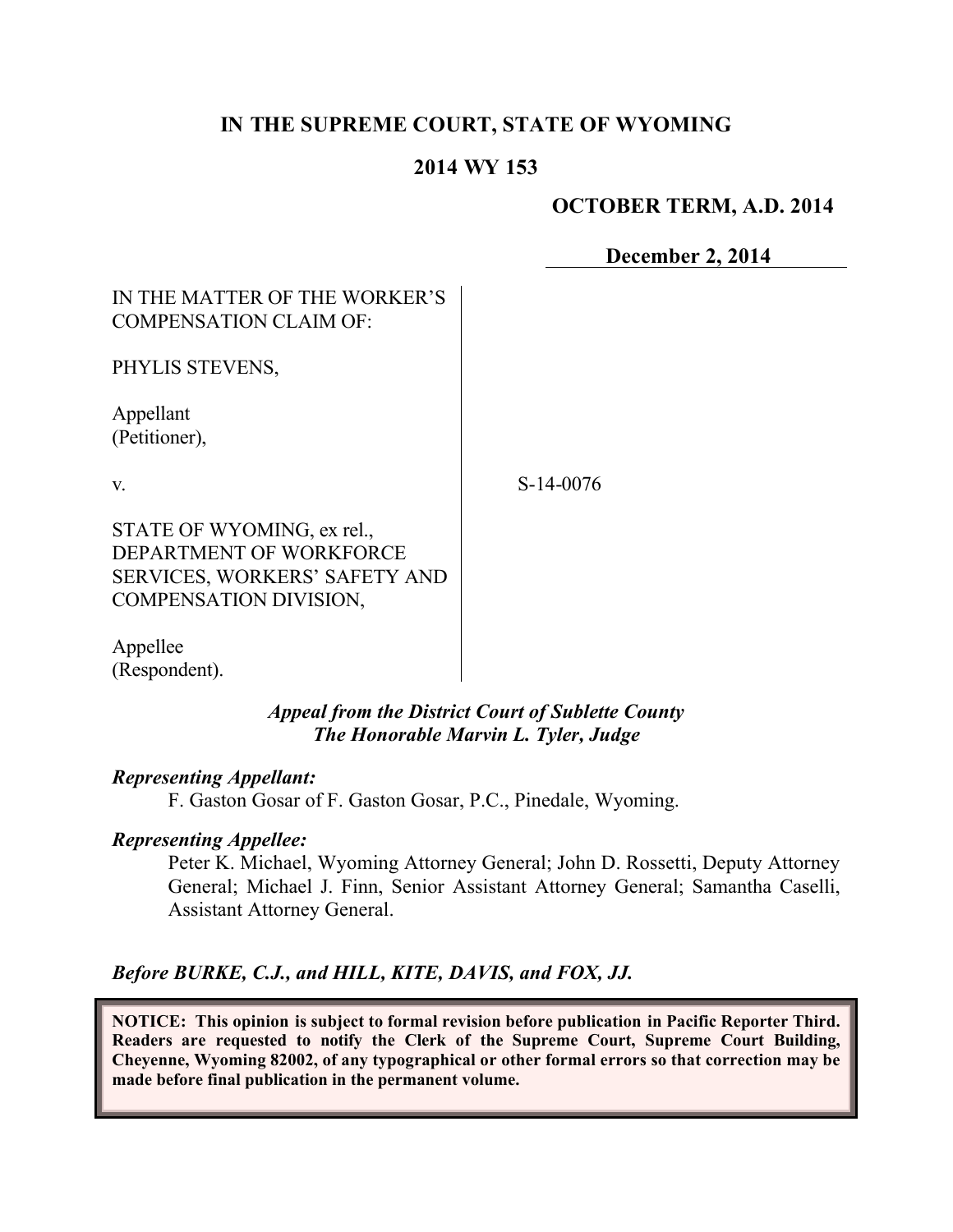### **FOX, Justice.**

[¶1] The Wyoming Department of Workforce Services, Workers' Safety and Compensation Division (Division) determined that Phylis Stevens' avascular necrosis (AVN) in her right hip was not caused by her October 2010 slip and fall at work, and denied her claim for medical treatment of the AVN. After a contested case hearing, the hearing examiner for the Office of Administrative Hearings (OAH) agreed with the Division that Mrs. Stevens' right hip AVN was not caused by her fall at work. The district court affirmed the decision, and Mrs. Stevens appealed. We affirm.

#### *ISSUES*

[¶2] 1. Was there substantial evidence to support the hearing examiner's determination that Mrs. Stevens' fall did not cause the avascular necrosis in her right hip?

2. The hearing examiner concluded that the absence of evidence of disease prior to the work-related injury and the presence of the disease afterwards was not sufficient to establish a causal link. Was that conclusion in accordance with the law?

## *FACTS*

[¶3] On October 25, 2010, Phylis Stevens slipped and fell down a flight of stairs outside of her workplace, the Pinedale Aquatic Center (PAC). Mrs. Stevens crawled back into the PAC where she was assisted by several of her co-workers.

[¶4] Shortly thereafter, her husband transported her to the Pinedale Medical Clinic. At the clinic, Mrs. Stevens was seen by a physician's assistant who diagnosed fractures to her fourth finger and fifth metacarpal in her left hand. According to Mrs. Stevens' intake form, she was ambulatory on arrival, her "chief complaint" was pain in her left hand, and she denied any other injuries from the fall. She was referred to Teton Orthopedics for surgery on her hand.

[¶5] The following day, Dr. Peter Rork of Teton Orthopedics saw Mrs. Stevens, took x-rays, and performed surgery to repair her fractured hand. Her pain assessment chart indicated pain in her left hand and arm only. She was discharged with pain medication, and over the next several months, Mrs. Stevens returned to Dr. Rork to monitor the recovery of her hand.

[¶6] Julie Huntley, PAC Director, met with Mrs. Stevens two days after the fall to fill out a Wyoming Report of Injury. The report contains no indication that Mrs. Stevens injured her hip in the fall or was suffering from any hip pain at the time of the report.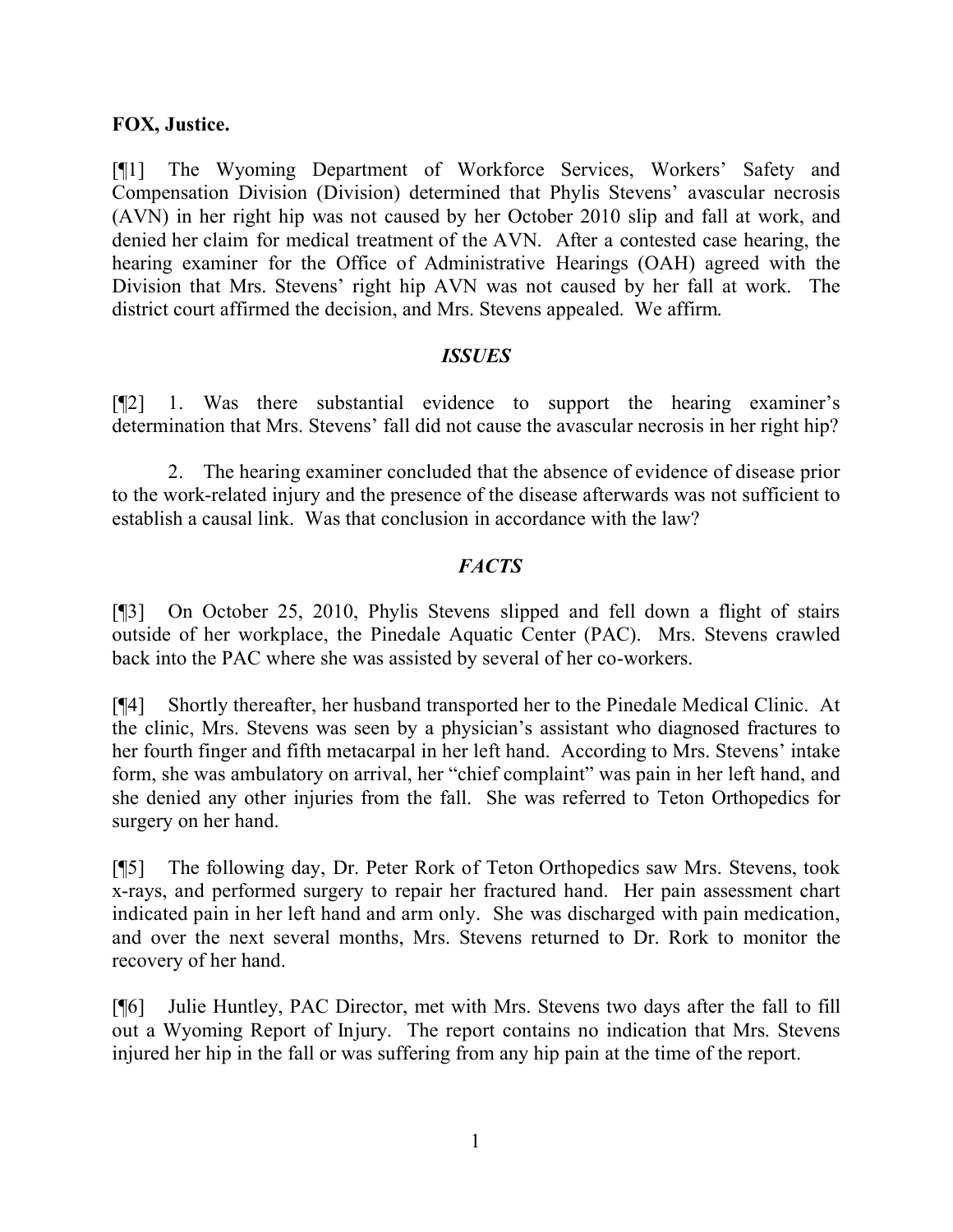[¶7] On October 29, 2010, Mrs. Stevens returned to work for the PAC Halloween festivities. At that time she felt soreness in her right hip, but she thought it would go away.

[¶8] On November 2, 2010, Mrs. Stevens followed up with Dr. Rork. Dr. Rork's notes from that visit indicate that her hand was healing well, and he would follow up with her in three weeks. There is no mention of any other medical problems in Dr. Rork's notes.

[¶9] On November 10, 2010, the Division issued its Final Determination of Compensability, in which it found Mrs. Stevens' hand injury compensable.

[¶10] On November 29, 2010, Mrs. Stevens again followed up with Dr. Rork at Teton Orthopedics, who determined her hand was healing well. At the conclusion of the visit with Dr. Rork, Mrs. Stevens mentioned for the first time the soreness in her right hip. Dr. Rork thought she had developed bursitis in her right hip and prescribed an antiinflammatory for relief.

[¶11] Mrs. Stevens' next visit with Dr. Rork was on December 23, 2010. At that time, Dr. Rork noted her hand wounds were clear, she was nontender, with increasing range of motion, and he would follow up in one month. There is no mention of Mrs. Stevens' hip in Dr. Rork's record of the visit.

[¶12] On January 13, 2011, approximately two and one-half months after her fall, Mrs. Stevens visited the Pinedale Medical Clinic, complaining of pain in her right hip. During the visit, x-rays were taken of both her hips, and no abnormal findings were detected. She was diagnosed with a possible tendon tear or bursitis in the right hip and scheduled for an MRI.

[¶13] On January 17, 2011, Mrs. Stevens obtained an MRI of her hips. The radiologist's interpretation of the MRI was as follows:

- 1. Bilateral degenerative changes of the hips, right greater than left.
- 2. Heterogeneous signal noted within femoral head and femoral neck. This most likely represents reactive stress edema; however, this could be a very atypical appearance of avascular necrosis.
- 3. Edema within the obturator femoris muscle with probable tear of the superior fibers at the pubic ramus origin.
- 4. Joint effusion.

That day, interpreting the results of the MRI, Dr. Rork diagnosed Mrs. Stevens with AVN in the femoral head of her right hip. (AVN is the death of a bone due to lack of blood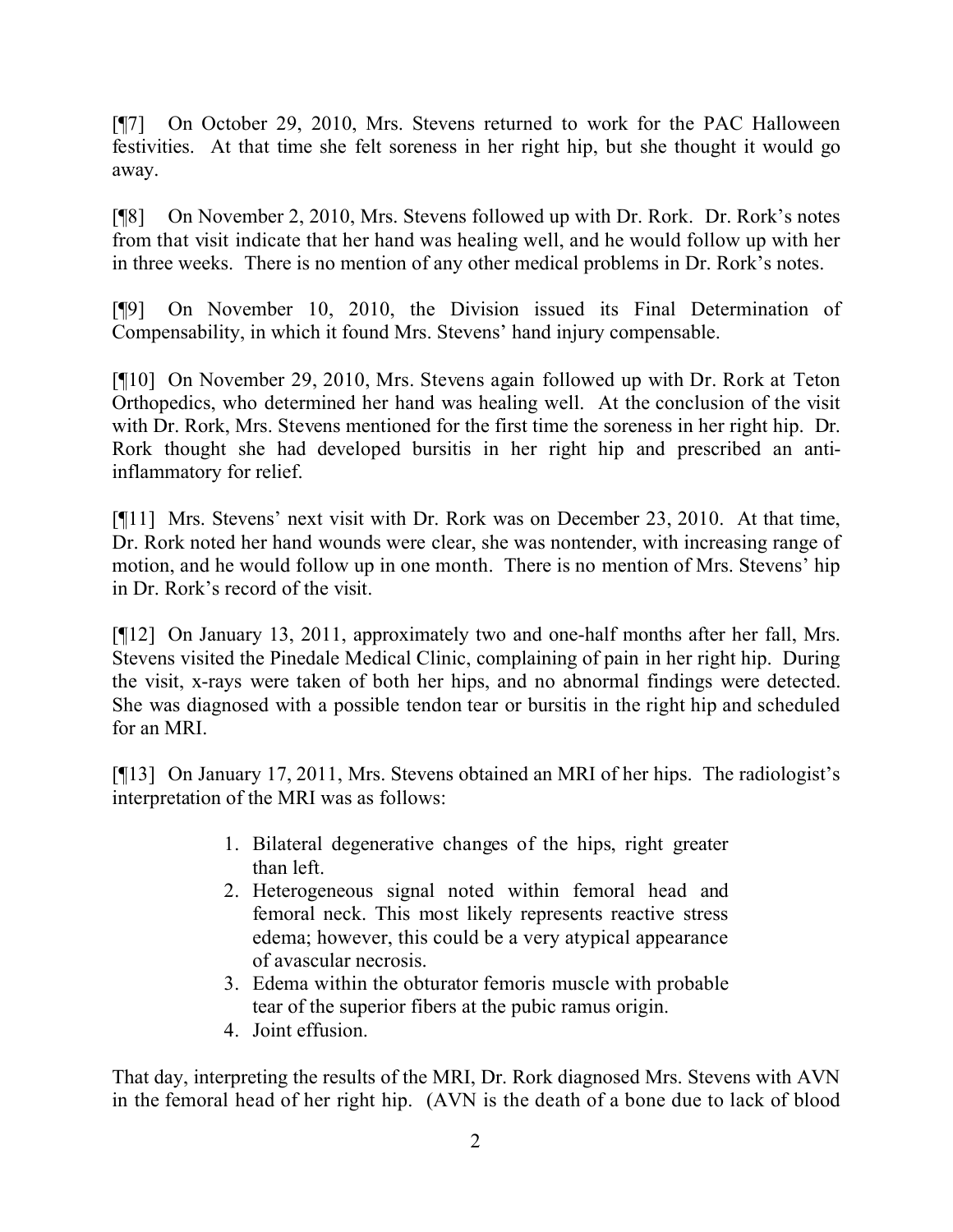supply.) Dr. Rork noted, "This is probably a posttraumatic event related to the slip and fall accident of  $10/26/10$  [sic]. I am going to put her on crutches. We will see her back for follow up in 6 weeks[.]"

[¶14] At her February 28, 2011, follow-up, Dr. Rork's notes indicate, "[Mrs. Stevens] was complaining of hip pain that occurred at the time of the initial injury, this was probably overshadowed by the pain in her left hand. What has occurred is that she has gone on to an AVN which may or may not require surgical intervention."

[¶15] On April 25, 2011, another MRI was taken of Mrs. Stevens' hips. The radiologist's report from this MRI provided the following interpretation:

- 1. The extent of marrow signal alteration on the right side is similar to the prior study although a more characteristic zone of signal alteration contained within a broader area of marrow edema in the right femoral head is more apparent. These findings suggest the presence of avascular necrosis of the right femoral head. There is evidence for arthritic change about the right hip joint and a hip effusion.
- 2. On the left hip, there is evidence for degenerative arthritic changes and evidence for a left hip effusion. Signal alternations in the femoral head have progressed . . . since the prior study. . . . Some component of avascular necrosis is possible although . . . signal changes of the avascular necrosis are more apparent on the right side than the left. Again, however, signal alterations diffusely in the left femoral head have progressed since the prior exam.

[¶16] Dr. Rork's April 25 notes indicate, "[Mrs. Stevens] states that her hip is feeling better." However, regarding the MRI, Dr. Rork noted, "shows fracture of the femoral head [on right hip] with some mild degenerative changes in the left hip." Dr. Rork decided to take her off the crutches and start her on water therapy. Eventually, the femoral head on her right hip collapsed due to the AVN progression, and on December 14, 2011, Mrs. Stevens received a total right hip replacement.

[¶17] On February 18 and March 1, 2011, the Division issued its Final Determinations, denying all payments for Mrs. Stevens' hip-related treatment based on the conclusion that "the right hip is not related to the original work injury to the left hand[.]" Mrs. Stevens timely requested a contested case hearing, which was held December 7,  $2012<sup>1</sup>$ 

 <sup>1</sup> While an important function of the Medical Commission is to evaluate conflicting expert medical evidence, the record does not indicate that either the OAH or Mrs. Stevens sought to transfer the case to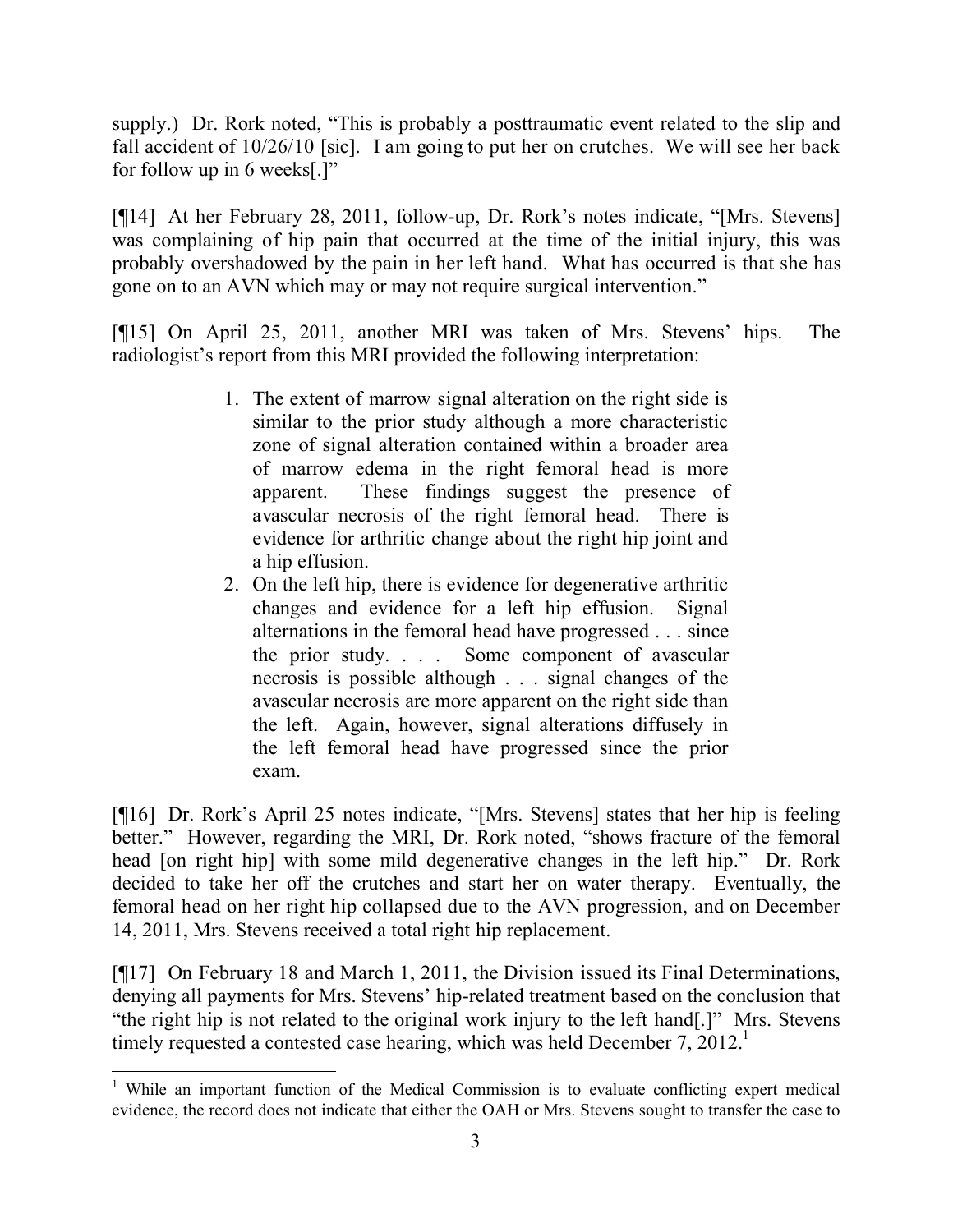[¶18] At the hearing, three of Mrs. Stevens' colleagues from the PAC testified on her behalf: Charlotte Keyser, Ellen Ramsey, and Julie Huntley. There were no eyewitnesses to Mrs. Stevens' fall and she could not remember exactly how she fell down the concrete stairs, other than she slipped, twisted or turned in the fall, and ended up with her left hand tangled up on the railing and her lower body straddling the last few steps. She crawled up the stairs, pushed the handicap button to open the doors, and crawled into the foyer of the PAC. Once inside, she began screaming for help, and the evening custodian, Charlotte Keyser, responded.

[¶19] Ms. Keyser found Mrs. Stevens lying in the fetal position in the PAC foyer crying for help. On direct examination at the contested case hearing, Ms. Keyser was asked to testify as to what Mrs. Stevens reported to her about the fall, to which she responded "Oh gosh, I don't remember." Later in her testimony, Ms. Keyser reported that Mrs. Stevens was clutching her wrist and also indicated that she hurt her right hip in the fall. Ms. Keyser further testified, "I was more concerned about her wrist, because that's what looked -- visually, that's where the problem was." After assisting Mrs. Stevens into a seated position inside the main area of the PAC, fellow PAC employees Sue Phlughoft<sup>2</sup> and Ellen Ramsey took over her care.

[¶20] Ellen Ramsey testified that she first saw Mrs. Stevens at a table in the PAC lobby shortly after she fell and she approached to see if she could help. Ms. Ramsey testified that she remembered Mrs. Stevens sitting on a table by the lobby doors, and "she was screaming in pain." In response to Ms. Phlughoft's question if she was hurt elsewhere, Ms. Ramsey remembered Mrs. Stevens telling Ms. Phlughoft that her hip was hurting and then making a head gesture toward her right side. On cross examination, Ms. Ramsey indicated that in a conversation two weeks after the fall, Mrs. Stevens talked about her wrist injury, did not talk about any hip pain, and was not limping. Ms. Ramsey did testify that approximately four weeks later Mrs. Stevens was limping and mentioned her hip pain to Ms. Ramsey in conversation.

[¶21] Julie Huntley recounted her interactions with Mrs. Stevens after the fall, specifically, meeting her two days later to fill out the Wyoming Report of Injury: "Oh, I just remember she said how sore she was, generally speaking, and that her hand was -she definitely had a hand injury, and that she was sore everywhere. And beyond that, you know, I wouldn't be able to tell you." Ms. Huntley did testify that "somewhere in there within a couple of weeks" after Mrs. Stevens' fall, she observed her limping and told her

the Medical Commission. *See Russell v. State ex rel. Wyo. Workers' Safety & Comp. Div*., 944 P.2d 1151, 1156 (Wyo. 1997); *see also* Wyo. Stat. Ann. § 27-14-616(e) (LexisNexis 2013) ("Upon agreement of all parties to a case, the hearing examiner in a contested case . . . may transfer a medically contested case to a medical hearing panel or may seek the advice of the medical commission on specific medical issues in the contested case.").

 $<sup>2</sup>$  Ms. Phlughoft did not testify at the contested case hearing.</sup>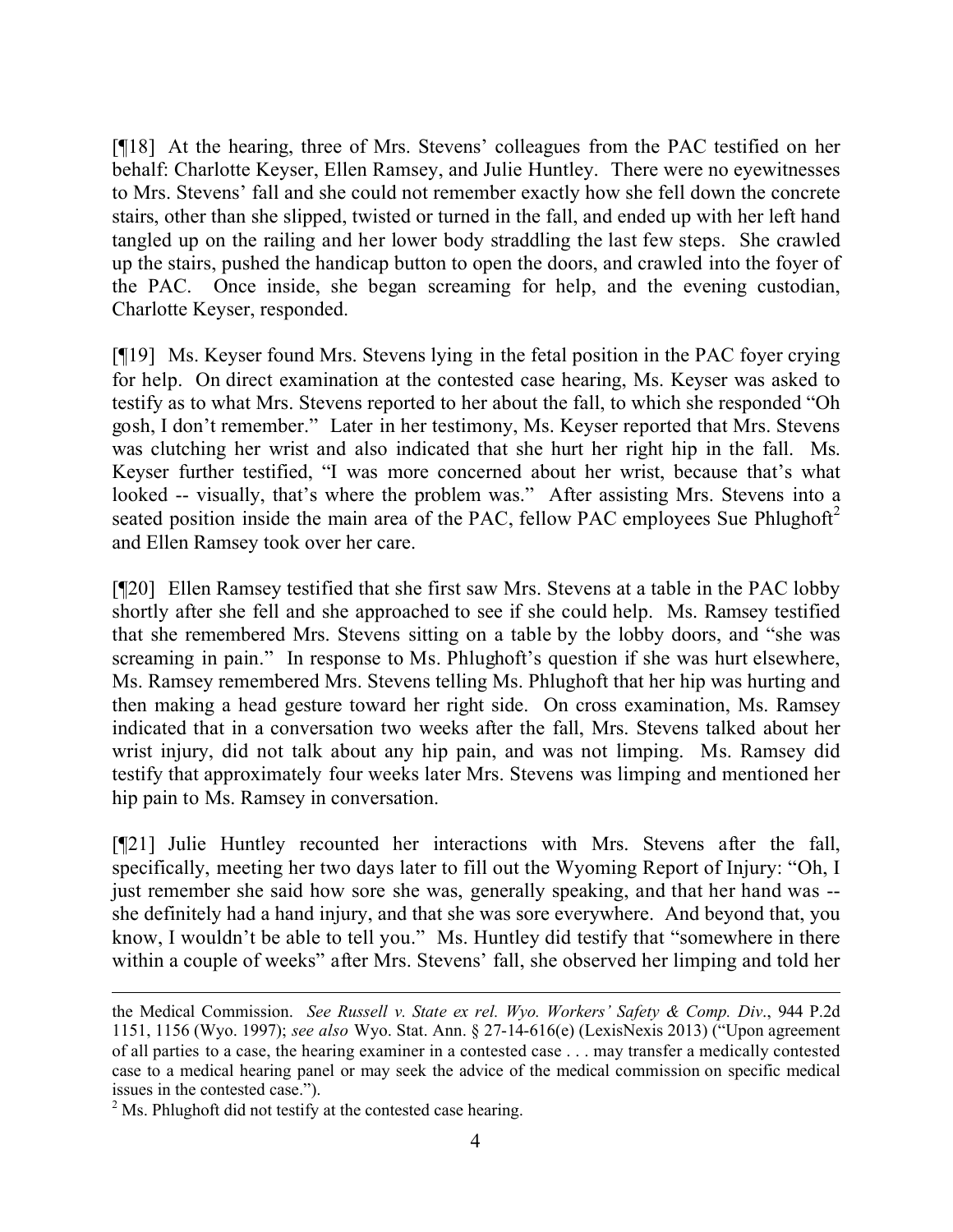to go get it checked out. The Wyoming Report of Injury contained no indication that Mrs. Stevens hurt her hip in the fall.

[¶22] Although the hearing examiner found each of these women credible, she stated in her Findings of Fact, Conclusions of Law, and Order, "suffice it to say that the Office finds and concludes that any statements or implications that Stevens had significant pain in the hip immediately after the fall are not supported."

[¶23] Mrs. Stevens testified about her fall and treatment to her wrist and hip. She indicated that her hip started to hurt immediately following the fall. However, the documentation of her fall and subsequent care did not indicate any hip pain until her first mention of hip pain to Dr. Rork on November 29, and her hip did not become the focus of her care until January 2011. From Mrs. Stevens' testimony, the hearing examiner found and concluded:

> 46. It is undisputed that Stevens denied any other injuries at the emergency room of the Pinedale Clinic. . . . The report does indicate obvious swelling, deformity and significant pain in Stevens' left hand. . . . On cross examination, when asked about the emergency room report, Stevens testified that she doesn't remember giving a history at the clinic but she gave an accurate history. She testified that she has worked in the medical field so she tries to remember her medical history so that she can help them and herself. Stevens again stated that she doesn't remember much about that night.

> > . . . .

73. Overall Stevens' testimony was found to be credible. The evidence was undisputed that she had a fall and a significant injury to the hand that was her primary focus. . . . Her description of the impact to the hip or actual injury to her hip and the pain following the injury is somewhat suspect however given her lack of complaint at the emergency room and her lack of memory as to many of the other events occurring at the time. . . . The weight of the evidence also showed that at a minimum Stevens probably did suffer some injury to her hip at that time, but the Office was not convinced that there was in fact any subluxation of the hip as later suggested in the [medical expert] deposition testimony. . . . While the Office was persuaded that Stevens['] focus in the first few weeks was on her hand, the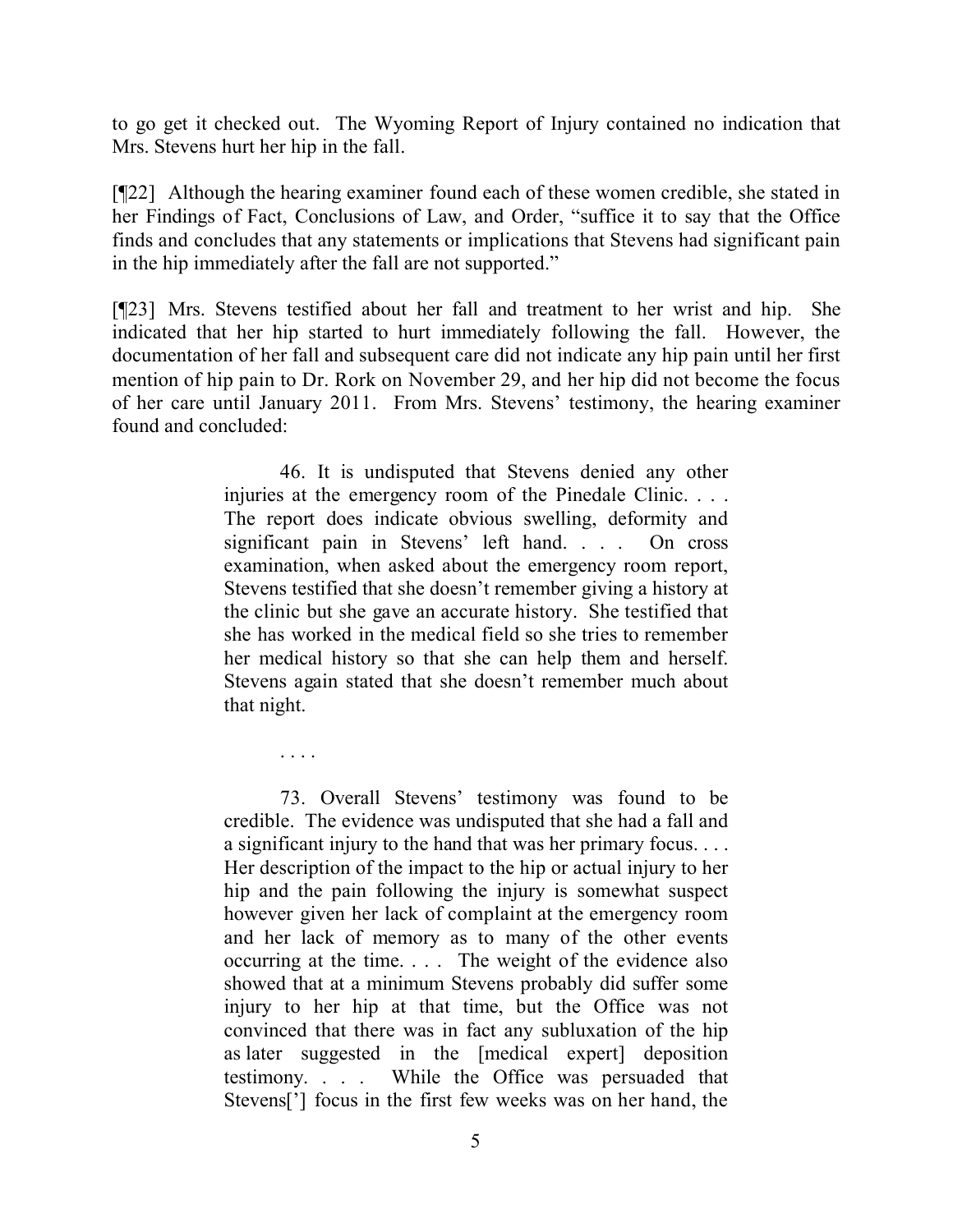Office also concludes that any injury to the hip that occurred during the fall was not significant enough at that time to draw anything other than a passing acknowledgement. Indeed Stevens herself later reported that she thought it was simply a bruise or strain and would go away. . . . Stevens['] testimony of a progressively worsening pain and the history reported in Dr. Rork's records, i.e., that it was tolerable and then became intolerable appears to be more accurate. As is set forth in more detail below this conclusion is used in weighing and evaluating the opinions of the medical experts.

[¶24] Mrs. Stevens offered the deposition of her treating physician, Dr. Rork, at the hearing. Summarizing the manifestation of her hip injury, he explained:

> She didn't even mention it the first time she came in. And then about a month later she started mentioning it. And then as the pain didn't resolve, as a matter of fact worsened over time. And the natural history for something like an AVN is about three months after the incident, these patients are starting to develop significant discomfort. . . . And once I saw the AVN, I thought it was one of an acute nature, hadn't been there a long time.

When asked whether her slip and fall caused or aggravated some preexisting condition that caused AVN, Dr. Rork insisted: "I think this is a posttraumatic event. I think that her avascular necrosis occurred -- began with that fall." Explaining the basis for his opinion, Dr. Rork, testified:

> She probably had a subluxation of her hip at the same time when she fell and broke her hand. She had an insidious onset of the avascular necrosis that resulted and went on to a collapse of the femoral head as a result of this. So -- and I draw that index event to be the slip and fall injury from October 2010.

[¶25] On cross examination, it was noted that Mrs. Stevens was seen at the Pinedale Clinic after the fall and denied any pain in the pelvic area. Dr. Rork agreed that this would be inconsistent with a person who had twisted the hip or had a trauma to their hip sufficient to cause AVN.

[¶26] Also under cross examination, Dr. Rork was asked about the presence of bilateral AVN and how that affected his opinion.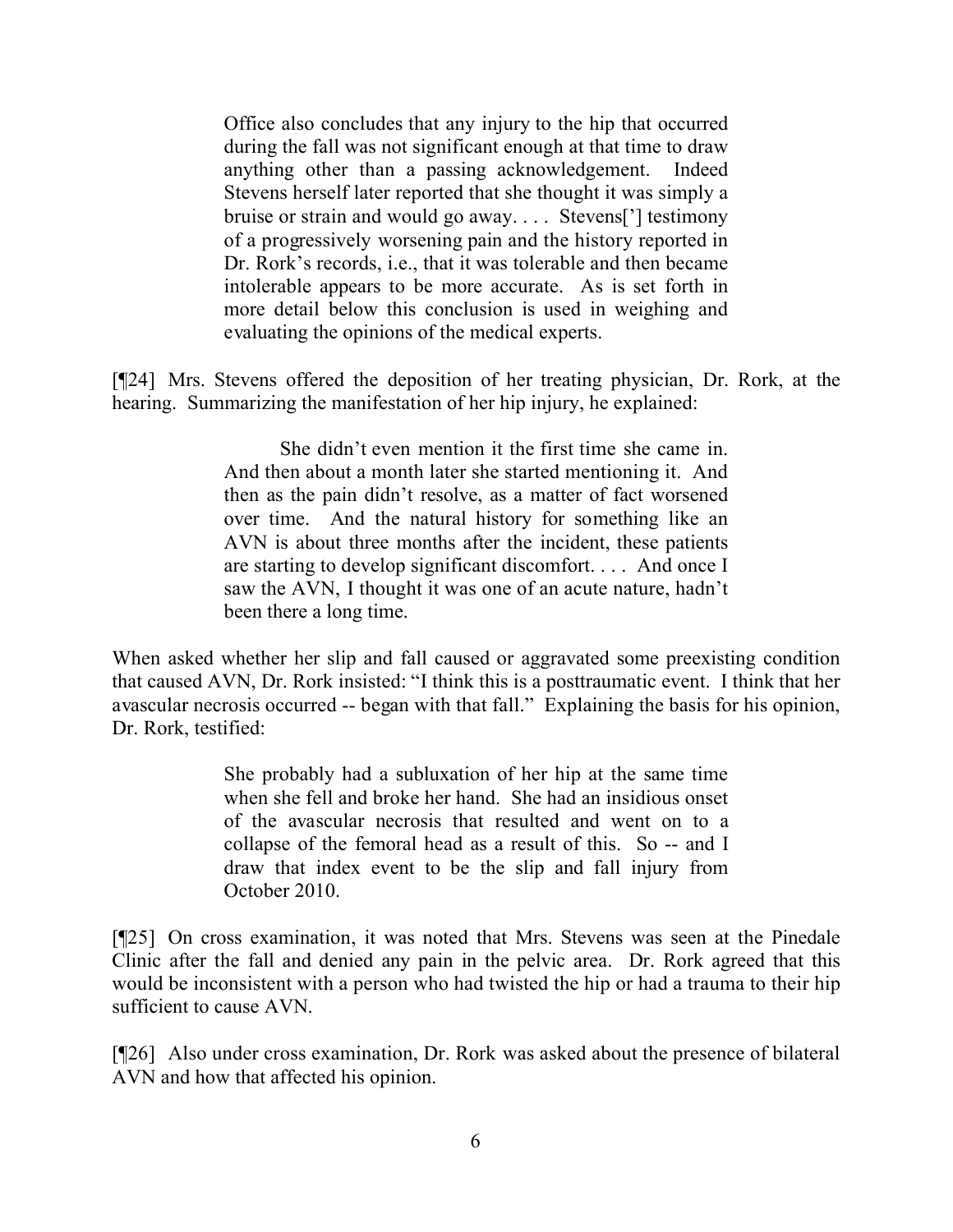Yeah. You know, it does throw a wrench into the works and raises a question, but [Dr. Newton is] looking at the radiologist's report. And, of course, you know, our joke in medicine is that the national flower for the radiologist is the hedge, that they always, you know, hedge their bets with their -- with their reading and they tend to be cautious in that respect. From my recollection of looking at the MRI, I don't think the left hip had anything going on at all, and -- but all the -- all the issues were in the right.

[¶27] The Division presented the medical report and deposition of Dr. Bruce Newton. At the Division's request, Dr. Newton performed an independent medical evaluation of Mrs. Stevens on September 27, 2011. Dr. Newton's report was comprehensive in scope and detail, including a review of Mrs. Stevens' medical history, a review of all records including x-rays and MRIs taken in the course of Mrs. Stevens' hand and hip treatment, as well as a physical examination of Mrs. Stevens. In his report, Dr. Newton concluded:

> I believe it is very unlikely that her right hip pathology is the direct result of the industrial injury of 10-25-10. Let me give the following rationale.

- A. There is no documented injury to the right hip from the fall of 4-25-10 [sic]. Retrospectively, Phylis reported hip pain ever since the injury. This was neither serious nor concerning until sometime between 12-22-10 and 1-13- 11, so in other words, we do not have a reliable history of direct right hip injury.
- B. The onset for post-traumatic AVN was too early. Posttraumatic AVN typically develops at earliest six months after trauma, more likely 18 months. The development of symptomatic AVN within three months of a trauma is highly unlikely.
- C. Post-traumatic AVN does not follow a hip contusion. AVN of the hip can occur following serious trauma. The type of trauma that develops into AVN is femoral neck fracture or dislocation. Phylis's trauma to the hip, if any, (nothing was documented) would have been simply a hip contusion and certainly not the type of force that leads to avascular necrosis.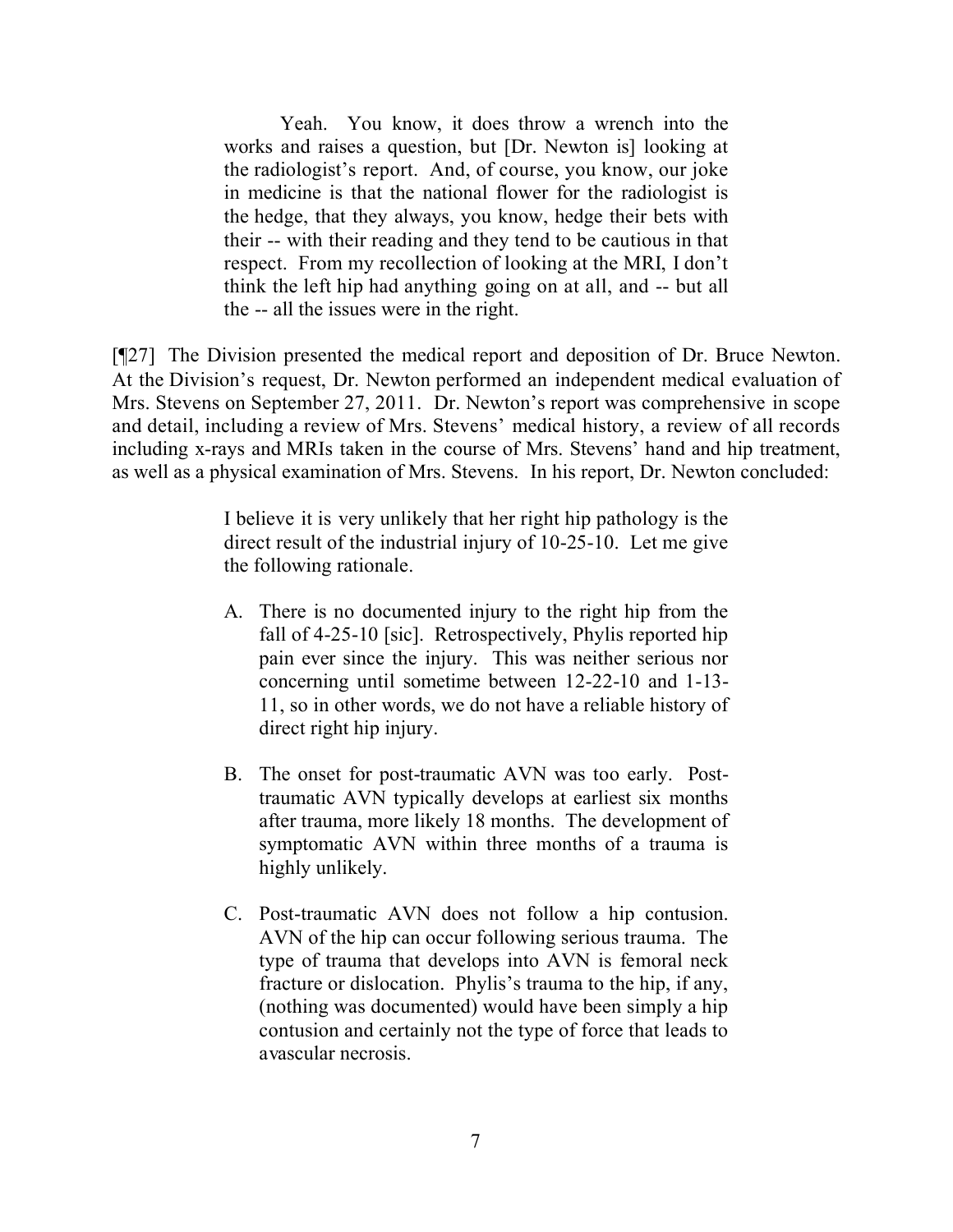D. The presence of bilateral avascular necrosis on MRI, i.e., stage one AVN on the left hand side essentially rules out the possibility of post-traumatic avascular necrosis to the right hip.

[¶28] In her final decision denying Mrs. Stevens' benefits for her hip, the hearing examiner concluded:

> 109. Stevens argues that this case is similar to *Murray vs. State ex rel. Wyoming Workers' Compensation Division*, 1999 WY 184, 993 P.2d 327 (Wyo. 1999) in that the lack of prior symptoms and then the presence of symptoms after a work related incident establishes the causal connection. The Office finds and concludes that Murray is distinguishable in that the injury in the Murray case occurred within 15 or 20 minutes of the work related incident. The onset of Stevens['] hip injury, and specifically her AVN is not so clear cut. Moreover, the Office finds and concludes that this case is more akin to *Langberg* [] *vs. State ex rel. Wyoming Workers' Compensation Division*, 2009 WY 39, 203 P.3d 1098 (Wyo. 2009) which involved a work related injury and a diagnosis of Kienbock's disease which also involves necrosis of the bone. In that case the mere absence of evidence of disease prior to the work related injury and presence of the disease afterwards was not sufficient to establish the causal connection.

> 110. Having reviewed the evidence and testimony in this case, the Office finds and concludes that while Stevens did suffer some injury to her hip as a result of the slip and fall, the Office was not persuaded that the injury suffered in the fall was anything more that [sic] a muscular injury or contusion. More particularly the Office was not persuaded that Stevens suffered a subluxation or any other injury that caused her to then develop AVN. . . . [H]er description of the actual injury to her hip and the pain immediately following the injury is somewhat suspect given her lack of complaint at that time and lack of memory as to many of the other events occurring at that time and in any event was not sufficient to establish the trauma necessary to cause AVN.

> > 8

. . . .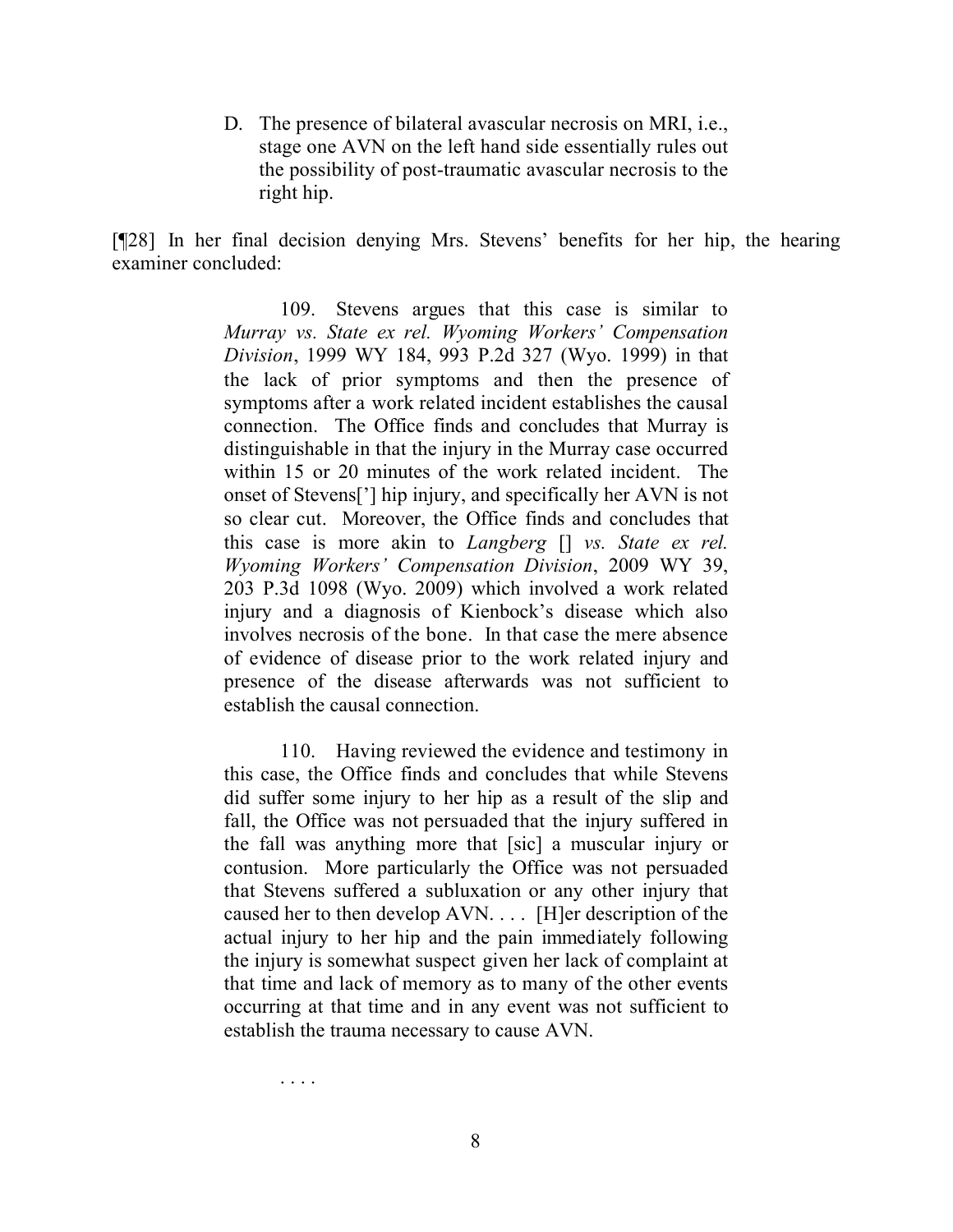112. [I]n weighing the opinions of the experts, this Hearing Officer found that the opinions expressed by Dr. Newton were entitled to more weight. Dr. Newton and Dr. Rork have similar credentials. . . . Their credentials were not however the deciding factor. . . . Rather, Dr. Newton's opinions were stronger and reasons given for it appeared more logical.

113. The testimony of Dr. Rork appeared weaker and somewhat speculative. He appeared to make assumptions that there was a subluxation or a twisting type injury when asked whether the injuries were related to the fall. He did not address the direction of force needed for subluxation or the signs and symptoms of subluxation.

114. Dr. Newton on the other hand rendered a definitive opinion that addressed the direction of the force, the lack of signs or symptoms of subluxation, ie. [sic] immediate and extreme pain and inability to bear weight. Dr. Newton's opinion was based more on the evidence as opposed to Dr. Rork's opinion which was based upon assumptions.

115. As to the timing of onset of symptoms or diagnosis of AVN, even if the Office accepted Dr. Rork's opinion that the onset can occur in a shorter time frame, . . . the absence of symptoms at the time of injury would not necessarily indicate the absence of the disease process.

116. Finally with respect to the difference of opinions as to the presence of bilateral AVN, . . . Dr. Newton's opinion was deemed stronger and more persuasive. Dr. Rork just seemed to dismiss the finding out of hand, but did acknowledge that it "would throw a wrench in" his opinion if there was bilateral AVN.

117. Overall, the Office found that Dr. Newton's opinion was more thorough and had a stronger basis and that Dr. Rork's opinion was based upon assumptions. Therefore this Hearing Officer finds that Stevens has not proven by a preponderance of the evidence that she suffered an injury to her hip that led to the development of AVN while in the course and scope of her employment.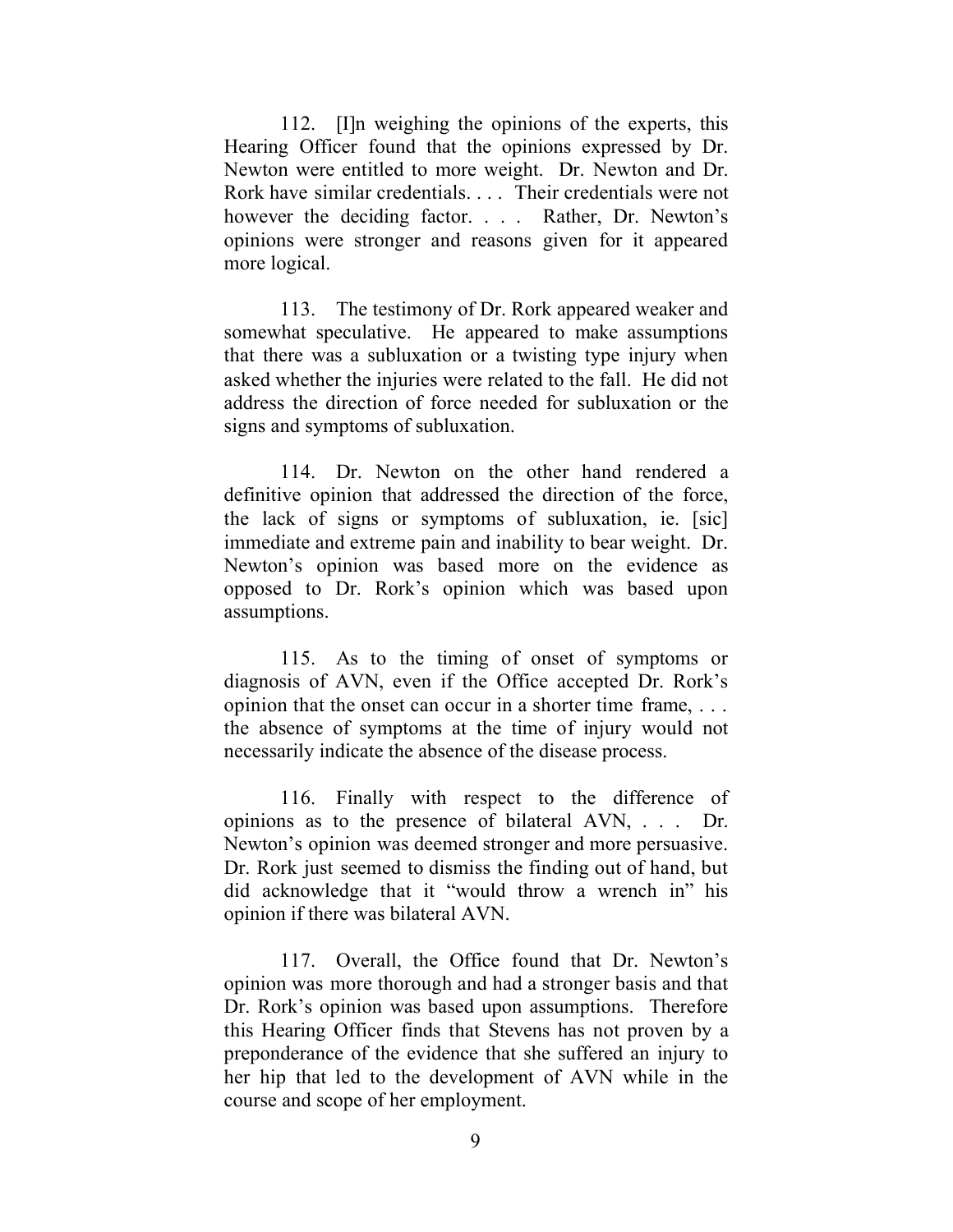[¶29] Mrs. Stevens timely petitioned the Ninth Judicial District Court for review of the OAH decision to deny benefits. On November 26, 2013, the district court issued its decision affirming the OAH decision. This appeal followed.

### *DISCUSSION*

## *I. Was there substantial evidence to support the hearing examiner's determination that Mrs. Stevens' fall did not cause the avascular necrosis in her right hip?*

[¶30] On appeal from a district court's review of an administrative decision, we review the case as if it came directly from the administrative agency. *Hirsch v. State ex rel. Wyo. Workers' Safety & Comp. Div*., 2014 WY 61, ¶ 33, 323 P.3d 1107, 1115 (Wyo. 2014) (citing *Birch v. State ex rel. Wyo. Workers' Safety & Comp. Div*., 2014 WY 31, ¶ 12, 319 P.3d 901, 906 (Wyo. 2014)). Our review is governed by Wyo. Stat. Ann. § 16- 3-114(c) (LexisNexis 2013); we examine agency findings of fact by applying the substantial evidence standard. *Birch,* 2014 WY 31*,* ¶ 12, 319 P.3d at 906.

[¶31] Substantial evidence "means relevant evidence that a reasonable mind might accept as adequate to support a conclusion." *Green v. State ex rel. Dep't of Workforce Servs., Workers' Safety & Comp. Div*., 2013 WY 81, ¶ 13, 304 P.3d 941, 946 (Wyo. 2013) (citing *Jacobs v. State ex rel. Wyo. Workers' Safety & Comp. Div*., 2013 WY 62, ¶ 8, 301 P.3d 137, 141 (Wyo. 2013)). "'Findings of fact are supported by substantial evidence if, from the evidence preserved in the record, we can discern a rational premise for those findings.'" *Id*. (quoting *Kenyon v. State ex rel. Wyo. Workers' Safety & Comp. Div*., 2011 WY 14, ¶ 11, 247 P.3d 845, 849 (Wyo. 2011)). Whether we might reach the same result or not, we will not reweigh the evidence, but instead defer to the OAH's decision if it is based upon relevant evidence that a reasonable mind might accept. *See Torres v. State ex rel. Wyo. Workers' Safety & Comp. Div*., 2011 WY 93, ¶ 24, 253 P.3d 175, 181 (Wyo. 2011).

[¶32] If an agency's decision determines that the claimant failed to meet her burden of proof, under our substantial evidence standard, "'this Court must decide whether [the] determination was contrary to the overwhelming weight of the evidence.'" *Hirsch*, 2014 WY 61, ¶ 34, 323 P.3d at 1115 (quoting *Leavitt v. State ex rel. Wyo. Workers' Safety & Comp. Div*., 2013 WY 95, ¶ 18, 307 P.3d 835, 840 (Wyo. 2013)). On review, the appellant has the burden of demonstrating that the findings of fact were not supported by substantial evidence. *Watkins v. State ex rel. Wyo. Med. Comm'n*, 2011 WY 49, ¶ 16, 250 P.3d 1082, 1086 (Wyo. 2011) (citing *Anaya v. Holly Sugar Corp*., 928 P.2d 473, 475 (Wyo. 1996)).

[¶33] Mrs. Stevens argues that the hearing examiner's determination that her fall did not cause her AVN is contrary to the overwhelming weight of the evidence. She challenges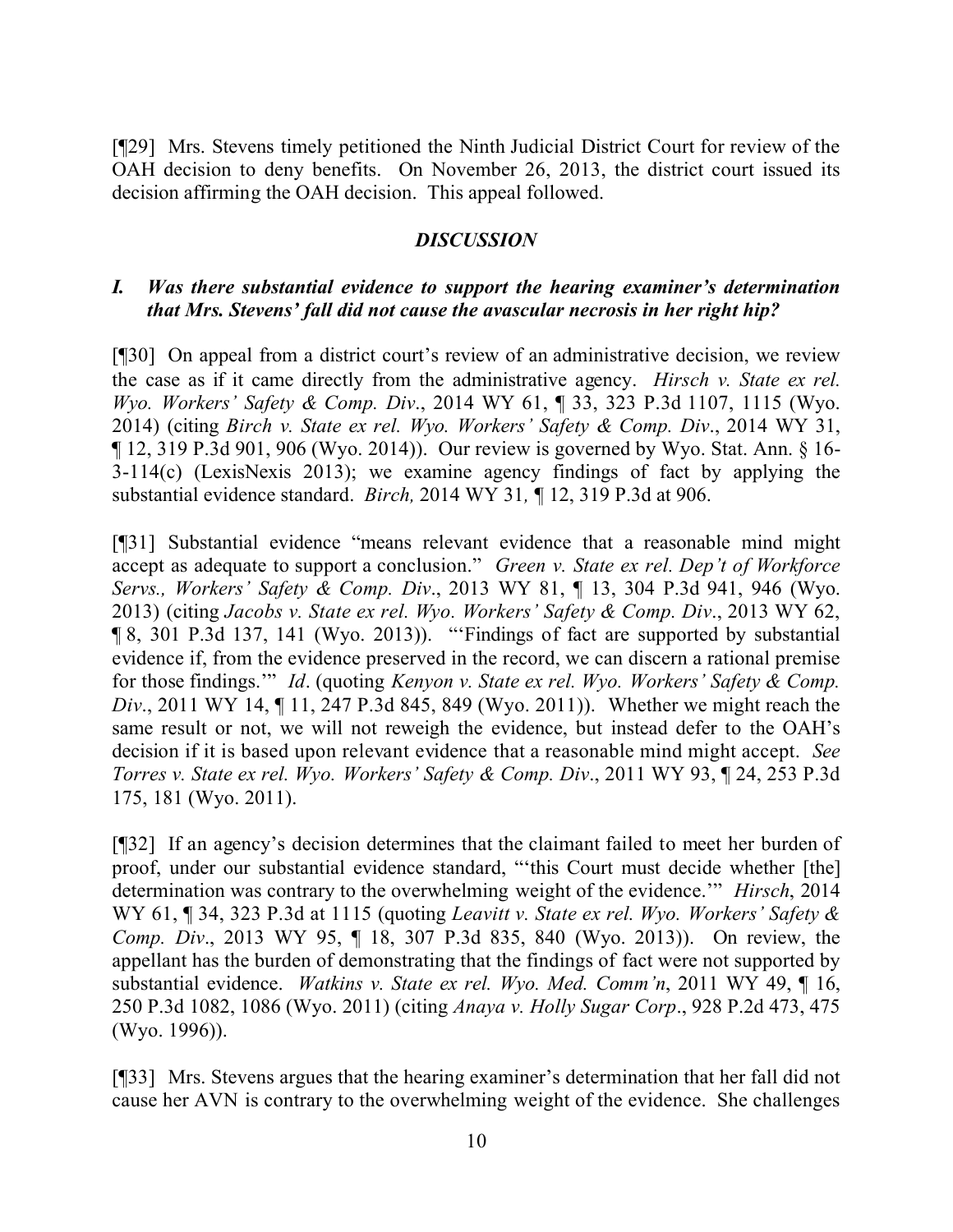the hearing examiner's conclusion that the opinion of the Division's physician, Dr. Newton, was stronger and more persuasive than the opinion of her expert and treating physician, Dr. Rork. She argues that Dr. Newton's opinion that subluxation of her right hip did not occur is based on a misunderstanding of her fall; his opinion regarding the force and direction necessary for a subluxation of the hip was contradictory; and his opinion that Mrs. Stevens suffered bilateral AVN was not supported by substantial evidence.

[¶34] The Division asserts that Mrs. Stevens' and her co-workers' retrospective testimony indicating she immediately had pain in her hip following the fall is inconsistent with the medical documentation describing her injuries following the fall. In light of this inconsistency, the Division contends it was appropriate to weigh the conflicting opinions of the medical experts in this case in order to determine causation. On this front, the Division argues that Mrs. Stevens' medical expert presented speculative testimony which relied on assumption more than on the actual evidence. The Division supports the finding of the hearing examiner that Dr. Newton

> rendered a definitive opinion that addressed the direction of the force, the lack of signs or symptoms of subluxation, ie. [sic] immediate and extreme pain and the inability to bear weight. Dr. Newton's opinion was based more on the evidence as opposed to Dr. Rork's opinion which was based upon assumptions.

[¶35] A compensable injury is one "arising out of and in the course of employment[.]" Wyo. Stat. Ann. § 27-14-102(a)(xi) (LexisNexis 2013). In order to show that the compensable injury arises out of or in the course of employment, the workers' compensation claimant has the burden of proving each of the essential elements of the claim by a preponderance of the evidence, including a causal connection between the work-related incident and the injury. *Delacastro v. State ex rel. Wyo. Workers' Safety & Comp. Div*., 2014 WY 40, ¶ 22, 321 P.3d 327, 333 (Wyo. 2014).

[¶36] The OAH hearing examiner was tasked with determining whether Mrs. Stevens' AVN, which ultimately resulted in replacement of her right hip, was caused by her October 2010 fall outside of the PAC.<sup>3</sup> To resolve the issue of causation, the hearing

<sup>&</sup>lt;sup>3</sup> "Although pre-existing conditions are excluded from the definition of compensable injury by Wyo. Stat. Ann. § 27-14-102(a)(xi)(F) (LexisNexis 2013), an employee may recover if his employment has 'aggravated, accelerated, or combined with the disease or infirmity' to produce the condition for which compensation is sought." *Hayes v. State ex rel. Wyo. Workers' Safety & Comp. Div*., 2013 WY 96, ¶ 14, 307 P.3d 843, 847 (Wyo. 2013) (citing *Dutcher v. State ex rel. Wyo. Workers' Safety & Comp. Div*., 2010 WY 10,  $\P$  14, 223 P.3d 559, 562 (Wyo. 2010)). Mrs. Stevens did not advance this preexisting causation theory, and the hearing examiner made note of this in her conclusions, "Neither medical expert provided an opinion that her AVN was preexisting . . . . Dr. Newton was not asked whether or not the work injury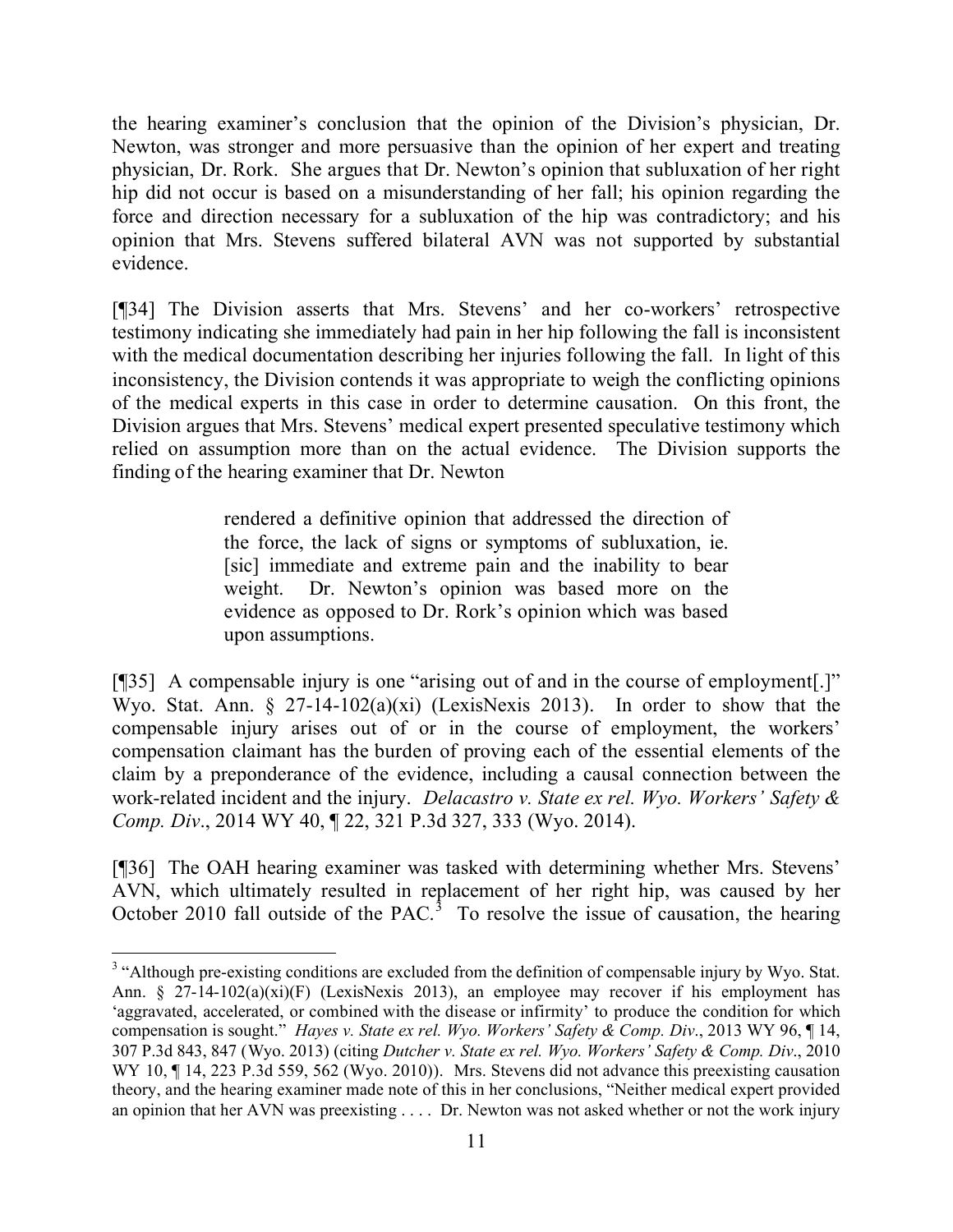examiner looked to the expert medical testimony presented by Mrs. Stevens and the Division. When presented with conflicting expert medical testimony, the hearing examiner determines the credibility and weight of the experts' opinions.

> The finder of fact is not necessarily bound by the expert medical testimony . . . . It is the hearing examiner's responsibility, as the trier of fact, to determine the relevancy, assign probative value and ascribe the relevant weight given to medical testimony. The hearing examiner is also in the best position to judge the weight to be given to the medical evidence. The trier of fact may disregard an expert opinion if he finds the opinion unreasonable or not adequately supported by the facts upon which the opinion is based.

*Little v. State ex rel. Dep't of Workforce Servs.,* 2013 WY 100, ¶ 37, 308 P.3d 832, 843 (Wyo. 2013) (citations omitted).

[¶37] Mrs. Stevens' claim that the hearing examiner's decision was not supported by substantial evidence is based on the assertion that the hearing examiner did not properly weigh the expert testimony presented at the contested case hearing. She argues that Dr. Newton's determination that her hip did not sublux<sup>4</sup> was improperly based on his misunderstanding of Mrs. Stevens' fall.

[¶38] We agree that Dr. Newton's testimony on the mechanism of the fall was equivocal. However, regardless of disagreement over whether a posterior- or anteriorforced subluxation is sufficient to cause AVN, Dr. Newton's testimony did indicate that trauma-induced AVN is usually caused by a significant injury such as a femoral neck fracture or dislocation of the hip joint. He concluded that in the absence of any immediately documented reports of such a significant injury, or imaging data indicating a femoral neck fracture or dislocation to Mrs. Stevens' right hip from the fall, she did not sustain the force sufficient for trauma-induced AVN.

[¶39] Mrs. Stevens argues that Dr. Newton's misunderstanding of the fall and his opinion drawn therefrom contradicts the overwhelming weight of evidence presented at the hearing. She argues that her testimony at the hearing "clearly showed" that she had not simply fallen on her buttocks, but fell down a flight of concrete steps, "going forward

caused a 'material or substantial aggravation' of Stevens' AVN. Nor did Dr. Rork testify to any aggravation as in his opinion the fall was the cause of the AVN." Accordingly, we will not address whether Mrs. Stevens' AVN was a pre-existing condition aggravated by her work injury.

<sup>&</sup>lt;sup>4</sup> Mrs. Stevens also argues that Dr. Newton did not understand the term "subluxation" due to his recanting a previous position statement that "the hip does not sublux." This appeared to be more a question of semantics than a misunderstanding of what a subluxation is. Both parties seemed to agree that subluxation is a temporary, partial dislocation of the hip joint.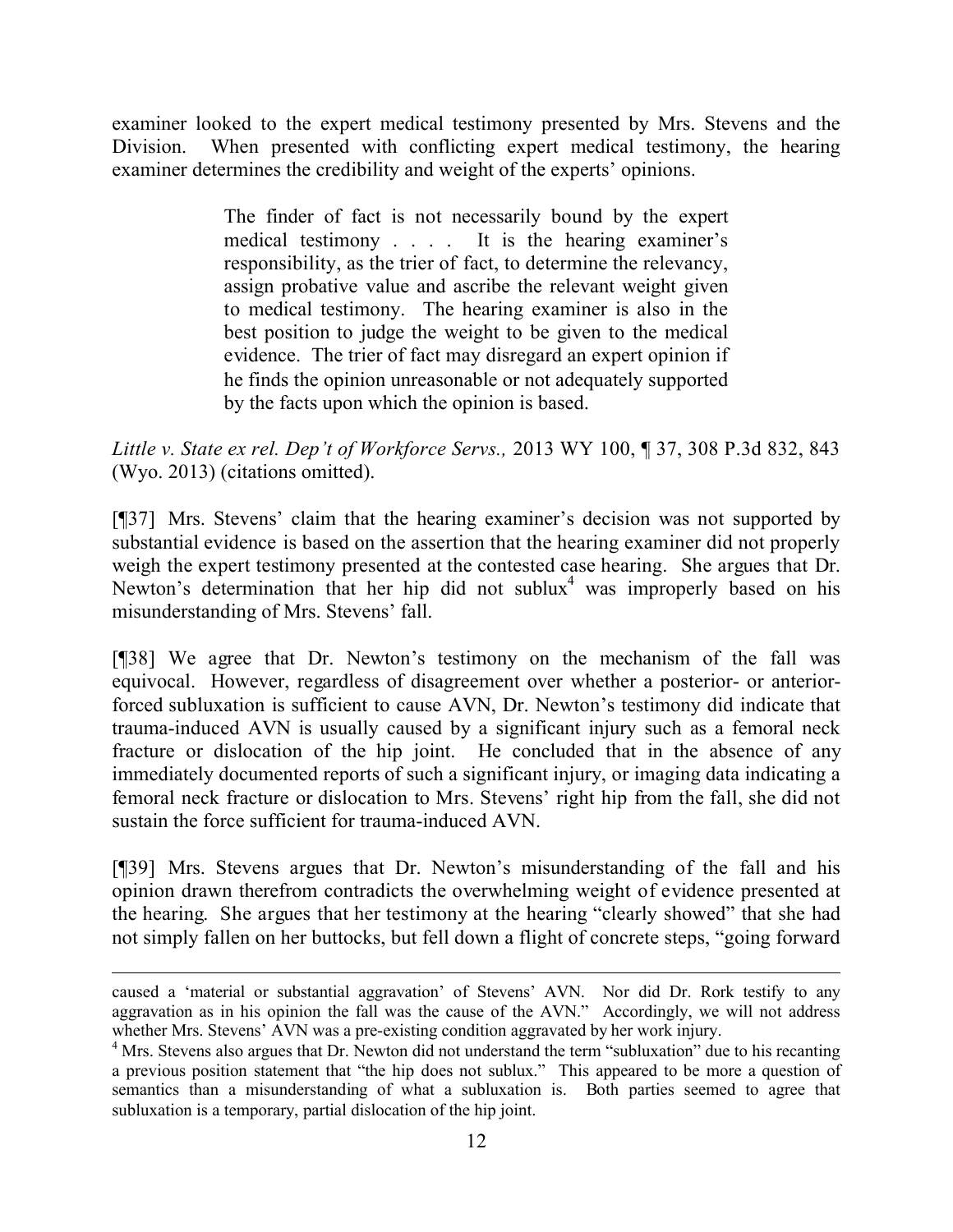and down the stairs, twisting and turning as she fell, eventually landing on her right hip with her right knee jammed into the bottom steps." She argues that her physician, Dr. Rork, had a clear understanding of how she fell, and that his understanding fits his theory that she subluxed her hip.

[¶40] Having reviewed the record, we cannot find any evidence that Mrs. Stevens fell forward in her fall down the steps. At the hearing, Mrs. Stevens testified:

> I lifted my left foot, and as I lifted my left foot, my body just went. And the next thing I knew, twisting or turning, I landed down here with my hand -- it seemed like my hand was up here on this bar, and my legs were down here [referencing photo exhibit of stairs].

[¶41] Mrs. Stevens' own treating physician appeared not entirely clear on the mechanism of Mrs. Stevens' fall: "You know, I don't recall the mechanism of action." Instead, Dr. Rork used the case of pro athlete Bo Jackson to analogize Mrs. Stevens' hip injury. Dr. Rork stated, "they theorize" that he "probably had a transient subluxation of the hip" that caused him to develop AVN. Dr. Rork indicated that the deep bruise on Mrs. Stevens' right hip and the initial findings on the MRI were "consistent with a mild subluxation such as Bo Jackson." Regarding Dr. Rork's use of Bo Jackson's injury, the hearing examiner found, "this . . . seemed to then become the focus of the case. Indeed it appeared to be the only mechanism of injury that would provide the causal connection to the work related injury." The hearing examiner concluded:

> 113. The testimony of Dr. Rork appeared weaker and somewhat speculative. He appeared to make assumptions that there was a subluxation or a twisting type of injury when asked whether the injuries were related to the fall.

"If, in the course of its decision making process, the agency disregards certain evidence and explains its reasons for doing so based upon determinations of credibility or other factors contained in the record, its decision will be sustainable under the substantial evidence test." *Dale v. S & S Builders, LLC*, 2008 WY 84, ¶ 22, 188 P.3d 554, 561 (Wyo. 2008).

[¶42] Mrs. Stevens' lack of clarity and Dr. Rork's conjecture hardly paint a clear picture of the type of fall suffered by Mrs. Stevens. While Dr. Newton's understanding of Mrs. Stevens' fall may not be complete, his explanation of the significant amount of force necessary to cause AVN is compelling regardless of how Mrs. Stevens fell. Dr. Newton reiterated several times in his deposition testimony that trauma-induced AVN would require a significant force, which in turn would likely register as a serious, immediately reportable, injury to the patient. The hearing examiner's determination that the facts did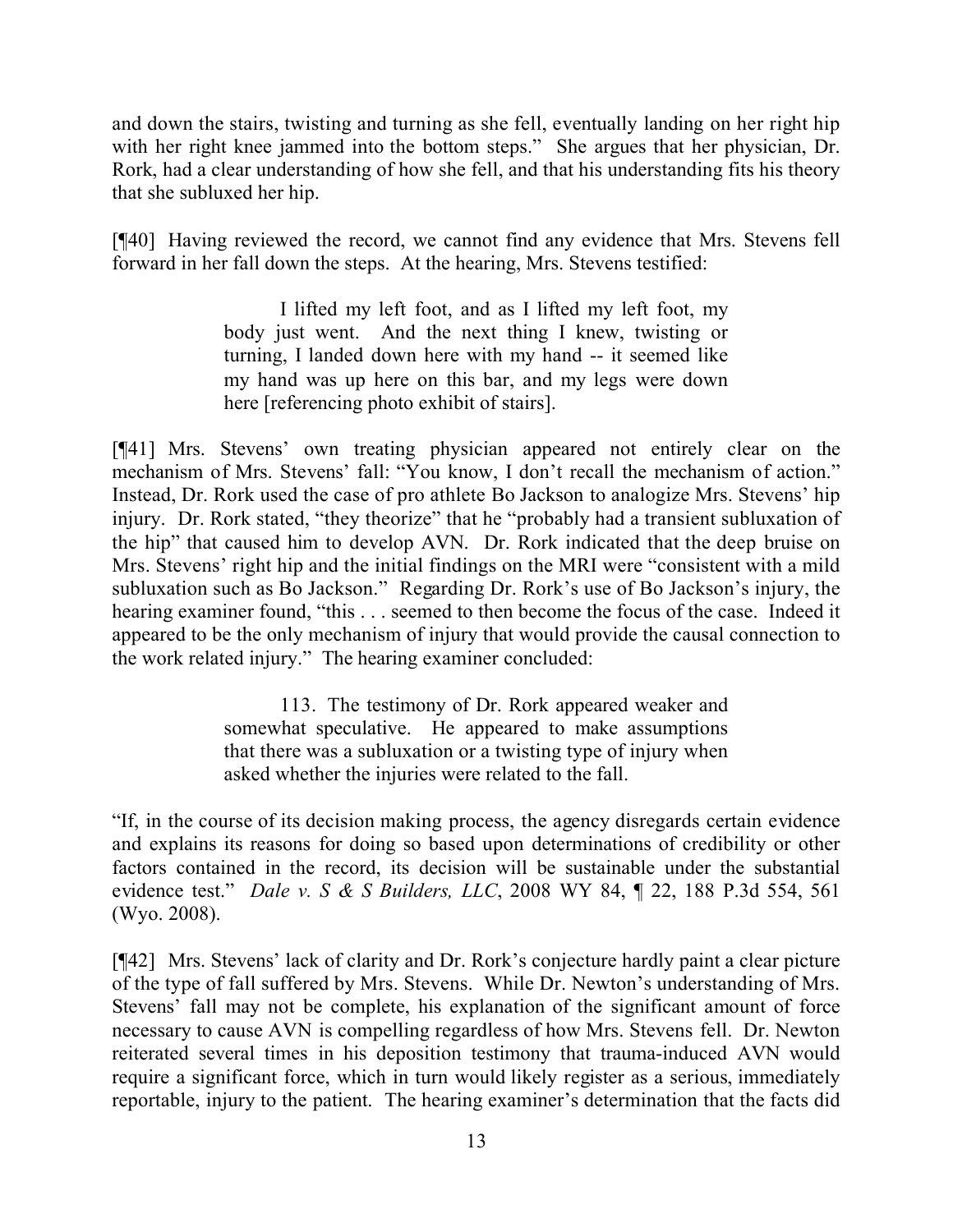not support a finding of the severe hip injury required to cause trauma-induced AVN is supported by substantial evidence.

[ $[$ 43] Dr. Newton provided two additional reasons<sup>5</sup> why the fall did not cause Mrs. Stevens' AVN. He opined that the time of onset of Mrs. Stevens' AVN was not consistent with trauma-induced AVN. Mrs. Stevens' medical records indicate that her hip pain did not reach a reportable level until one month after her fall, and she was diagnosed with AVN three months after the fall, which Dr. Newton testified, "is exceptionally fast for the development of AVN following trauma." Dr. Newton relied on a peer-reviewed article which examined the onset of symptoms and diagnoses of 146 patients who actually fractured or dislocated their hip, "a population where you're actually looking for [trauma-induced AVN]." Dr. Newton reported that even in this population, the range of onset of symptoms of AVN ranged from 3 to 47 months, and the average time of diagnosis was 18.8 months. Mrs. Stevens' onset of symptoms, as well as her AVN diagnosis within three months of the fall, are statistically inconsistent with the data presented by Dr. Newton.

[¶44] Finally, Dr. Newton considered the fact that Mrs. Stevens' April MRI revealed bilateral AVN, "which would not occur with an injury to -- to a right hip. You wouldn't have AVN on the left side as a result of that." In other words, trauma-induced AVN to the right hip would not explain AVN in the left hip.

[¶45] On this final point, Mrs. Stevens argues that "for over two years after the original fall, Mrs. Stevens did not have any problems with her left hip up to the date of hearing date [sic] on December 7, 2012; ruling out AVN was a systemic condition." While the hearing examiner did not address this in her final determination, Dr. Newton testified:

> A: AVN can stay quiescent for a long time. If it were degenerative change, we'd expect the same thing. We'd expect her to have increasing symptoms. So in either case, either arthritis or AVN, it would be unusual for her not to develop eventual symptoms in that left side.

> Q: All right. But if onset is 18 months, looking at it, I mean, it's kind of unusual not to have two years symptom free if it's a systemic event?

 $<sup>5</sup>$  Dr. Newton enumerated four bases supporting his conclusion that Mrs. Stevens' AVN was not trauma</sup> induced: 1) no immediate, documented pain; 2) the AVN developed too quickly for traumatic AVN; 3) she did not suffer from a fracture or dislocation typical of AVN; and 4) a traumatic injury to one hip causing bilateral systemic AVN is improbable. Through the course of his testimony, he tended to lump bases one and three together, explaining that trauma-induced AVN usually results from a fracture or dislocation, which in turn would be immediately reportable.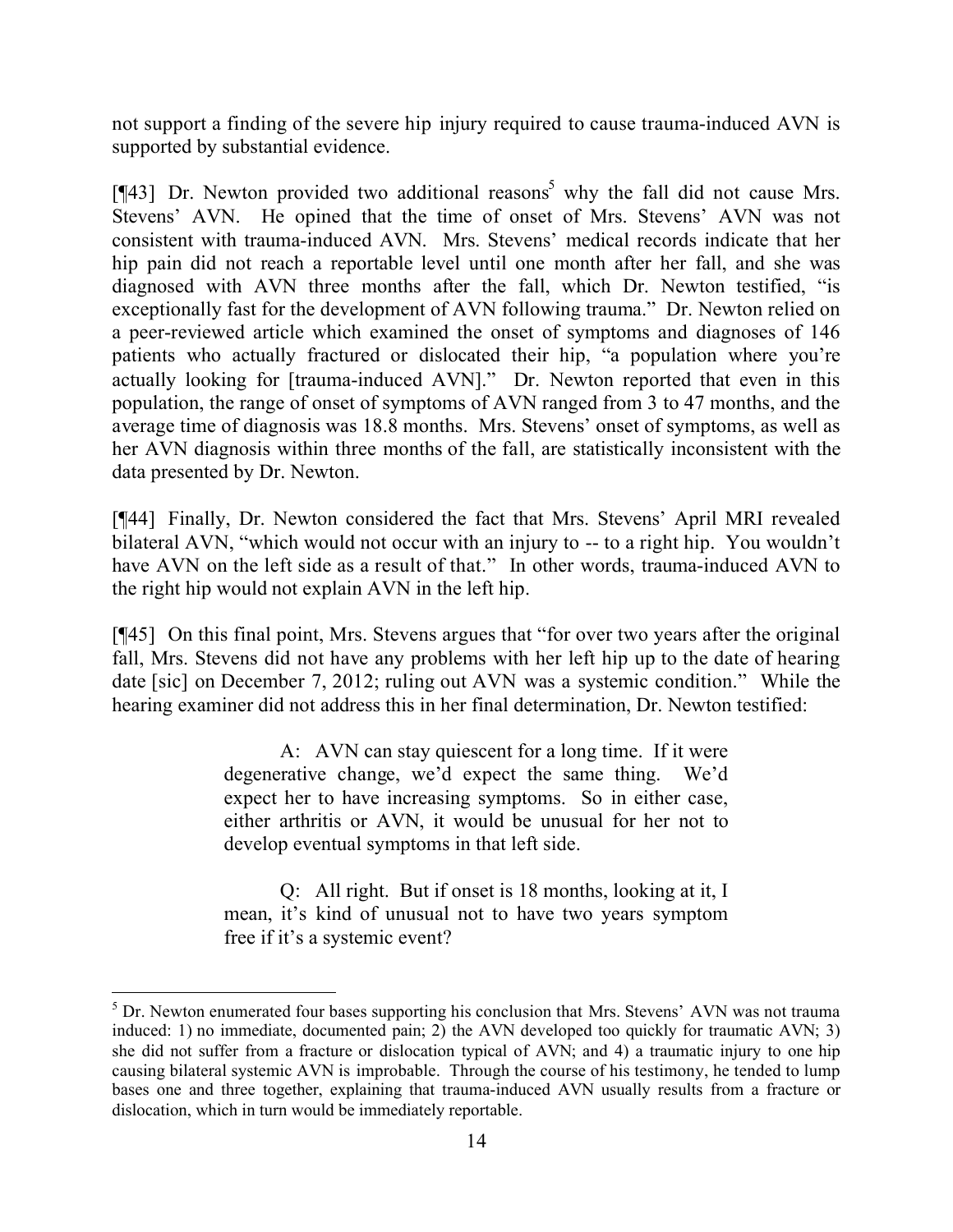A: Oh, no. It's very, very common. But that's because this would not be considered traumatic AVN. So in -- in patients that have idiopathic AVN, it can stay quiescent for a long time.

Dr. Newton's explanation of Mrs. Stevens' bilateral AVN is well-reasoned and fits within the earlier explanations he gave regarding the onset of trauma-induced AVN. On the other hand, Dr. Rork simply dismissed the fact that Mrs. Stevens' April MRI revealed bilateral AVN, but did acknowledge that it "would throw a wrench in" his opinion if there was bilateral AVN.

[¶46] Mrs. Stevens has failed to establish that the hearing examiner's deference to Dr. Newton's expert opinion was contrary to the overwhelming weight of evidence. While Mrs. Stevens' expert medical testimony was speculative in nature, Dr. Newton provided articulate explanations for his opinion based on a comprehensive review of Mrs. Stevens' complete medical history as well as a physical exam of Mrs. Stevens. The hearing examiner considered both expert opinions, explained the weaknesses in Dr. Rork's speculative testimony, and ultimately found the weight of Dr. Newton's opinion most persuasive. We conclude that the hearing examiner, as trier of fact, could reasonably conclude as she did, based on all the evidence before her. Accordingly, there was substantial evidence to support the hearing examiner's final determinations.

## *II. The hearing examiner concluded that the absence of evidence of disease prior to the work-related injury and the presence of the disease afterwards was not sufficient to establish a causal link. Was that conclusion in accordance with the law?*

[¶47] We review an agency's conclusions of law *de novo*, and will affirm only if the agency's conclusions are in accordance with the law. Wyo. Stat. Ann. § 16-3-114(c); *Kenyon*, 2011 WY 14, ¶ 13, 247 P.3d at 849. When reviewing a mixed question of law and fact, we separate the factual and legal aspects of the hearing examiner's decision to determine whether the correct rule of law has been properly applied to the facts. *City of Casper v. Haines*, 886 P.2d 585, 587 (Wyo. 1994) (citing *Aanenson v. State ex rel. Wyo. Workers' Comp. Div*., 842 P.2d 1077, 1079-80 (Wyo. 1992)).

[¶48] Mrs. Stevens argues that the hearing examiner erred as a matter of law by failing to apply the holding of *Murray v. State ex rel. Wyo. Workers' Safety & Comp. Div.*, 993 P.2d 327 (Wyo. 1999) to the facts of her case. She contends that, under *Murray*, her good health prior to the fall and the changes afterward are sufficient to find a causal connection between the fall and her right hip AVN, even when there is conflicting expert medical testimony regarding causation.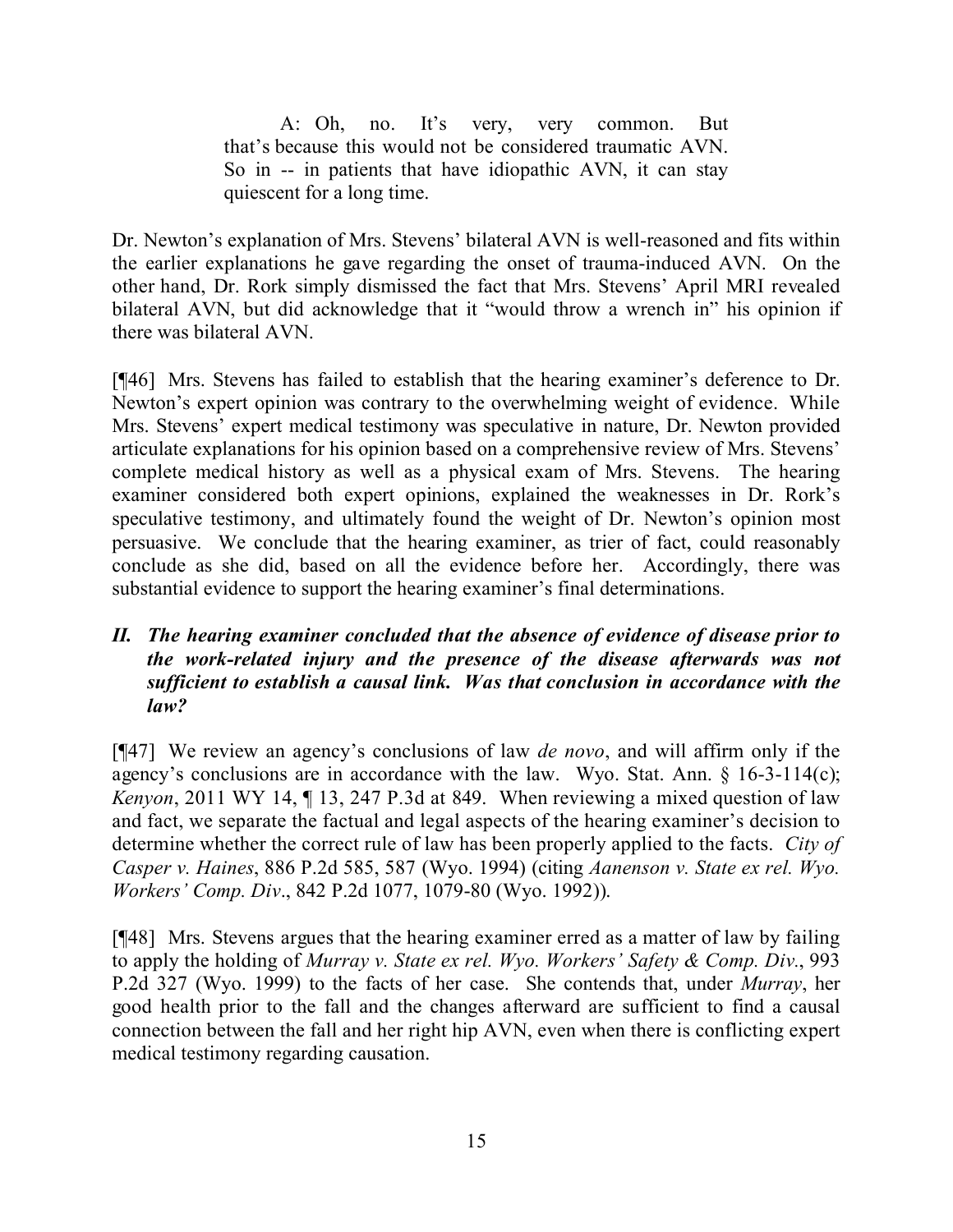[¶49] In *Murray*, the claimant was working as a plant operator at a gas processing plant. 993 P.2d at 328. Murray drew a routine sample of raw gas and approximately 15 to 20 minutes later, he suffered an outbreak of a severe rash on his wrists. *Id*. Murray was eventually diagnosed with urticaria, but when his doctor attempted more allergy tests to determine the specific cause, Murray suffered severe, life-threatening allergic reactions. *Id*. at 329. The severity of these reactions prevented further testing, and left the determination of the cause of his urticaria inconclusive. *Id*. The Division denied his claim for benefits. *Id*.

[¶50] At the contested case hearing, Murray's treating physician opined that exposure to chemicals in his gloves at work likely caused his rash. *Id*. at 331. The Division's doctor "did not disagree, but stated that he could not offer the same opinion to a reasonable degree of medical certainty due to the limitations of the present science in identifying a specific cause." *Id*. at 332. $\frac{6}{5}$  Both doctors agreed that "something happened," but that the tests for causation were inconclusive. *Id*. Lacking proof of causation, the hearing officer denied benefits to Murray.

[¶51] On appeal, we held that "proof of prior good health and change immediately following and continuing after an injury may establish that an impaired condition was due to the injury." *Id.* (citing *Waldorf Corp. v. Industrial Comm'n*, 708 N.E.2d 476, 480 (Ill. App. Ct. 1999)). We further stated:

> [E]vidence of the timing of symptoms has been specifically recognized as a competent way of studying causation; the manner in which the disease developed, with reference to the claimant's medical and work history is entirely appropriate for the court to consider. Indeed, we have recognized that when a single incident injury is so [immediate] and directly or naturally and probably the result of an accident, . . . medical evidence is not essential to find a causal connection.

*Id*. (internal citations and quotation marks omitted).

[T]he causal connection between an accident or condition at the workplace is satisfied if the medical expert testifies that it is more probable than not that the work contributed in a material fashion to the precipitation, aggravation or acceleration of the injury. We do not invoke a standard of reasonable medical certainty with respect to such causal connection.

*Trump v. State ex rel. Wyo. Workers' Safety & Comp. Div.*, 2013 WY 140, ¶ 22, 312 P.3d 802, 809 (Wyo. 2013) (quoting *Anastos v. Gen. Chem. Soda Ash*, 2005 WY 122, ¶ 20, 120 P.3d 658, 666 (Wyo. 2005)).

<sup>&</sup>lt;sup>6</sup> We have clarified that the standard to establish causation in workers' compensation cases is a reasonable degree of medical probability: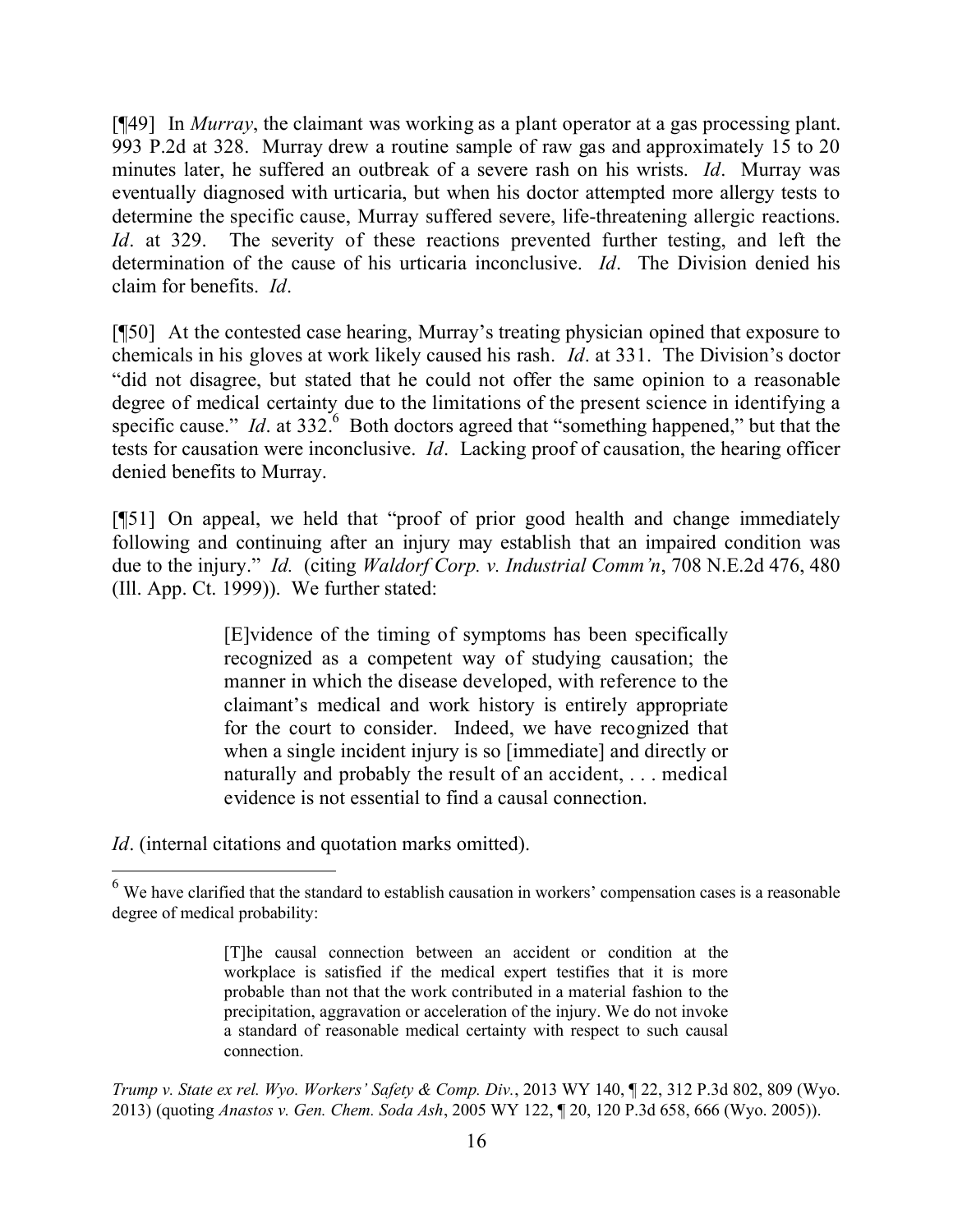[¶52] Murray presented uncontradicted evidence that his injury occurred while he was at work, and that it was triggered when he collected the sample of raw gas. Murray's treating physician and the Division's expert agreed that "something happened" at work, the onset of his symptoms was immediate, the causation tests were inconclusive, and further testing would be dangerous to Murray. While Murray's treating physician testified that the urticaria was caused by something in Murray's gloves, the Division's expert did not disagree but refused to offer a similar opinion to a reasonable degree of medical certainty due to the limitations of science in identifying specific causes to urticaria. *Id*. at 333. Considering the uncontradicted evidence, the immediacy of the onset of symptoms, and the limitations of science, we reversed in favor of Murray.

[¶53] We recognized in *Murray* that, in certain circumstances, the temporal connection between a work-related incident and an adverse change in health can be "a competent way of studying causation." *Id*. at 332. We did not hold that such a temporal relationship will necessarily be sufficient to establish causation. In fact, in *Murray* we cautioned, "where a medical question is complex, and the fact finding must be done in a realm that appropriately relies upon technical medical knowledge and expertise, medical testimony should not be ignored." *Id*. (quoting *Forni v. Pathfinder Mines*, 834 P.2d 688, 693 (Wyo. 1992)).

[¶54] Here, the circumstances are more complex than in *Murray*. The two experts disagreed regarding the cause of Mrs. Stevens' AVN. Mrs. Stevens made no documented report of her hip problems for over a month after her fall, and did not seek treatment for more than two months after the fall. While her co-workers testified that Mrs. Stevens immediately indicated pain in her hip following the injury, this testimony conflicted with the absence of documentation of any hip pain. Thus, the hearing examiner gave little weight to their testimony regarding the immediate onset of hip pain following Mrs. Stevens' fall. "'Credibility determinations are the unique province of the hearing examiner, and we eschew re-weighing those conclusions.'" *Willey v. State ex rel. Wyo. Workers' Safety & Comp. Div*., 2012 WY 144, ¶ 20, 288 P.3d 418, 427 (Wyo. 2012) (quoting *Beall v. Sky Blue Enters., Inc.*, 2012 WY 38, ¶ 28, 271 P.3d 1022, 1034 (Wyo. 2012)). Considering the conflicting expert opinions regarding causation and the equivocal evidence of immediate onset of pain, we find Mrs. Stevens' case is materially different than *Murray*.

[¶55] The hearing examiner was not persuaded that *Murray* should apply to Mrs. Stevens' case, concluding "that Murray is distinguishable in that the injury in the Murray case occurred within 15 or 20 minutes of the work related incident. The onset of Stevens['] hip injury, and specifically her AVN is not so clear cut." We agree with the hearing examiner that Mrs. Stevens' fall and the onset of her AVN are "not so clear cut."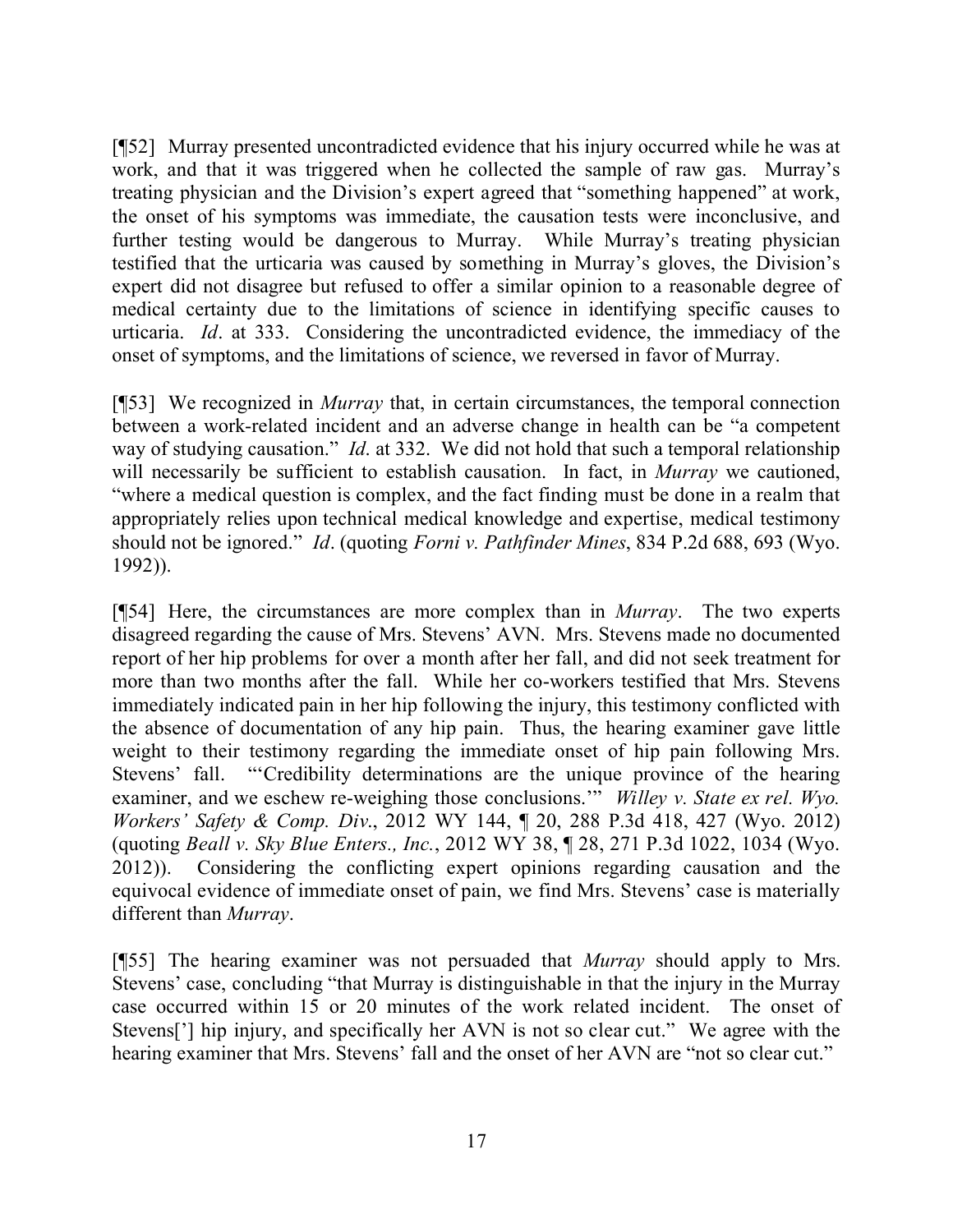[¶56] Because of the complexity of the onset of Mrs. Stevens' AVN, we find *Langberg v. State ex rel. Wyoming Workers' Safety & Compensation Division*, 2009 WY 39, 203 P.3d 1098 (Wyo. 2009) is more applicable*.* In that case, the claimant injured his left wrist while at work. *Id*. at ¶ 3, 203 P.3d at 1100. Four months later, he re-injured the same wrist. *Id*. at ¶ 4, 203 P.3d at 1100. He was diagnosed with Kienbock's disease, and eventually underwent surgery because he was developing avascular necrosis due to the Kienbock's disease. *Id*. at ¶ 7, 203 P.3d at 1100. Langberg's claim was denied by the Division based on lack of proof of causation. He contested this determination, asserting that his Kienbock's disease was caused by a "single traumatic injury," *Id*. at ¶ 11, 203 P.3d at 1101, and that proof of lack of medical problems before a work injury and change immediately following the injury was sufficient to prove causation. *Id*. at ¶ 12, 203 P.3d at 1101. However, Langberg's treating physician's deposition testimony "explained the cause of Kienbock's disease is unknown," and that he "found no significance in the fact that Langberg had no wrist problems prior to his work injuries." *Id*. at ¶¶ 13-14, 203 P.3d at 1101-02.

[¶57] On appeal we concluded that "[t]he flaw in Langberg's reasoning is that [his own treating physician], an expert in the field and intimately familiar with Langberg's medical condition, effectively testified that Langberg's theory is pure speculation." *Id*. at ¶ 16, 203 P.3d at 1102.

[¶58] *Langberg* establishes that a claimant's lack of symptoms, followed by a work incident, followed sometime later by symptoms, does not always meet a claimant's causation burden. *See Hayes v. State ex rel. Wyo. Workers' Safety & Comp. Div*., 2013 WY 96, ¶ 21, 307 P.3d 843, 850 (Wyo. 2013) (citing *Jacobs*, 2013 WY 62, ¶¶ 19-25, 301 P.3d at 145-48) ("[T]he temporal relationship between [claimant's] pain and the workplace injury, i.e., his pain started when antibiotics were used to treat the infection from his work injury, was insufficient to establish a causal link.").

[¶59] *Langberg* also stands for the proposition that a hearing examiner may rely on expert medical testimony regarding causation to negate a claimant's speculative theory of causation. *Id.* at ¶ 21, 307 P.3d at 850. In Mrs. Stevens' case, the hearing examiner relied on Dr. Newton's expert medical testimony rather than the speculative posttraumatic theory provided by Mrs. Stevens and her own expert, Dr. Rork. The hearing examiner relied on Dr. Newton's four bases for concluding Mrs. Stevens' AVN was not caused by her fall at work: 1) no immediate, documented pain; 2) the AVN developed too quickly for traumatic AVN; 3) she did not suffer from a fracture or dislocation typical of AVN; and 4) a traumatic injury to one hip causing bilateral systemic AVN is improbable. Dr. Rork only speculated that Stevens had suffered some sort of subluxation resulting in AVN while Dr. Newton provided comprehensive evidence to a reasonable degree of medical probability that Mrs. Stevens' fall did not cause her AVN. "[S]peculative medical testimony is insufficient to satisfy a claimant's burden of proof." *Anastos v. Gen. Chem. Soda Ash*, 2005 WY 122, ¶ 21, 120 P.3d 658, 666 (Wyo. 2005) (citing